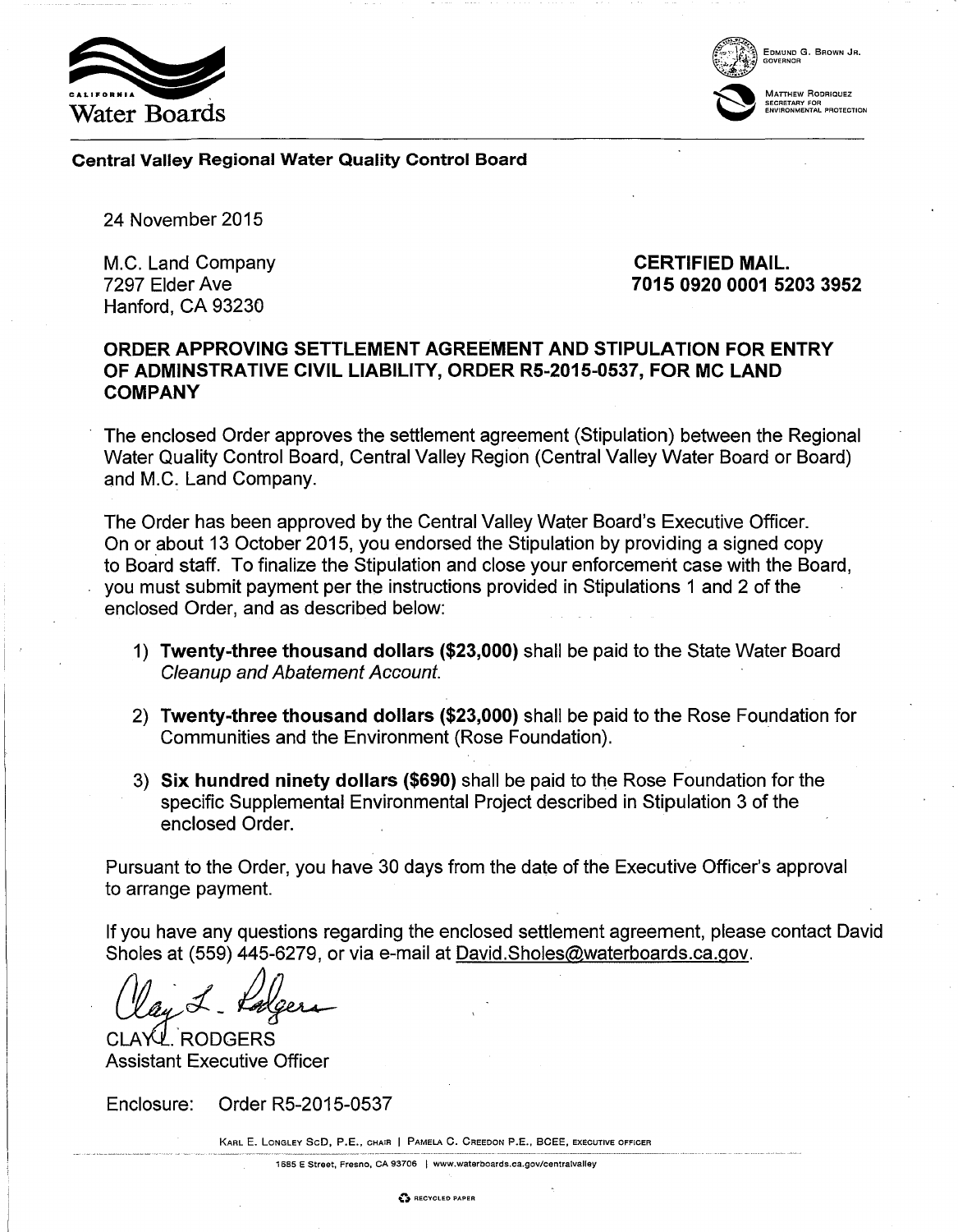CALIFORNIA REGIONAL WATER QUALITY CONTROL BOARD CENTRAL VALLEY REGION

# FRESNU, TENTATIVE SETTLEMENT AGREEMENT AND STIPULATION FOR ENTRY OF ADMINISTRATIVE CIVIL LIABILITY ORDER RS-2015-0537 IN THE MATTER OF M.C. LAND COMPANY

This Settlement Agreement and Stipulation for Entry of Administrative Civil Liability Order (Stipulated Order or Order) is entered into by and between the Assistant Executive Officer of the California Regional Water Quality Control Board, Central Valley Region (Central Valley Water Board), on behalf of the Central Valley Water Board Prosecution Team (Prosecution Team), and M.C. Land Company (Discharger)( collectively known as the Parties) and is presented to the Central Valley Water Board, or its delegee, for adoption as an order by settlement, pursuant to Government Code section 11415.60.

#### **Recitals**

- 1. On 19 February 2015, the Assistant Executive Officer of the Central Valley Water Board issued a Water Code section 13260 Directive Letter (Directive) to M.C. Land Company. The Directive required M.C. Land Company to obtain regulatory coverage for its irrigated agricultural parcels within 15 calendar days of receipt of the Directive. As detailed in the Directive, the Discharger could obtain coverage by joining the appropriate coalition(s), or by submitting a Report of Waste Discharge (RoWD).
- 2. On 12 March 2015, staff received a letter from M.C. Land Company requesting exemption from the program because its land in Kern County used a tail pit return system that resulted in no waste water being discharged from its orchard. On 24 March 2015, staff sent an email response stating that because there was still potential to discharge to waters of the state, the parcels would require regulatory coverage. M.C. Land Company did not respond to the email or obtain coverage by the 14 March 2015 deadline.
- 3. Because the Discharger failed to obtain regulatory coverage by the 14 March 2015 deadline, a Notice of Violation (NOV) was sent via certified mail to the Discharger on 7 April 2015.
- 4. M.C. Land Company neither obtained regulatory coverage nor contacted the Board in response to the NOV.
- 5. On 14 May 2015, the Assistant Executive Officer of the Central Valley Water Board issued Administrative Civil Liability (ACL) Complaint RS-2015-0524 in the amount of fifty one thousand eight hundred seventy dollars (\$51 ,870) against Discharger for failing to submit a RoWD as required under the Directive. Pursuant to Enforcement Policy section

un

OCT 1 3 2015

 $F\sim$   $F\sim$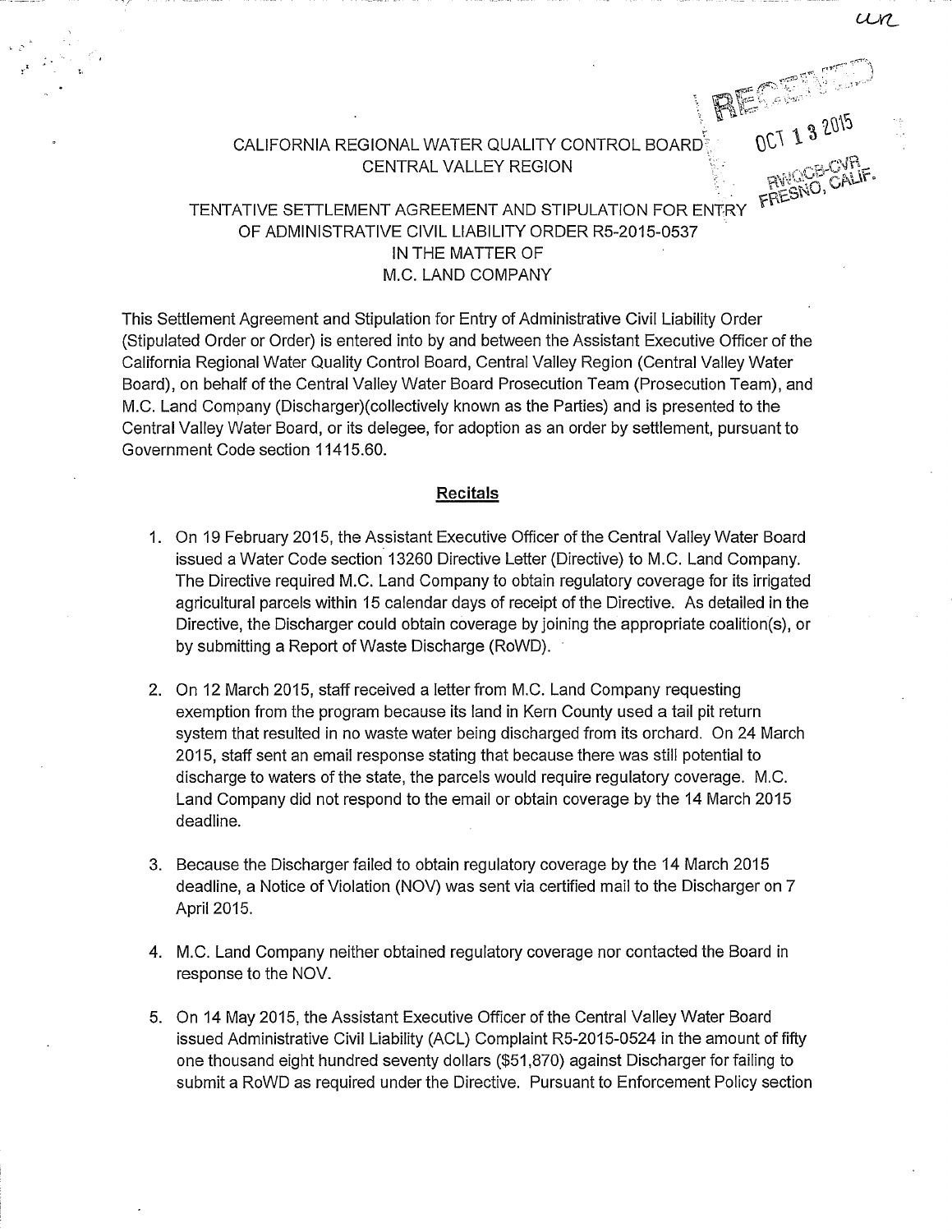' ( rr

> VI.B (Settlement Considerations), the Prosecution Team agreed during settlement negotiations to reduce the ACL amount, as outlined below, in consideration of hearing and/or litigation risk.

- 6. On 8 June 2015, the Discharger joined the Kern River Watershed Coalition Authority. Board records indicate that the Discharger enrolled 7 parcels comprised of 156 acres in the Kern River Watershed Coalition Authority. On 15 July 2015, the Discharger submitted a Notice of Intent (NOI) and the NOI processing fee to the Central Valley Water Board.
- 7. On 8 June 2015, the Discharger joined the Kings River Water Quality Coalition. Board records indicate that the Discharger enrolled 3 parcels comprised of 307 acres in the Kings River Water Quality Coalition. On 15 July 2015, the Discharger submitted a Notice of Intent (NOI) and the NOI processing fee to the Central Valley Water Board.

# **Regulatory Considerations**

- 8. As of the date of the ACL Complaint, the Prosecution Team concluded that the Discharger violated Water Code section 13260 by failing to obtain regulatory coverage for a period of 61 days. The Central Valley Water Board may assess an ACL based on Water Code section 13261 for that violation.
- 9. Water Code section 13260, subdivision (a), requires that any person discharging waste or proposing to discharge water within any region that could affect the quality of the waters of the state, other than into a community sewer system, shall file with the appropriate Regional Water Quality Control Board (Regional Board) a RoWD containing such information and data as may be required by the Regional Board, unless the Regional Board waives such requirement.
- 10. Pursuant to Water Code section 13261, subdivision (a), a person who fails to furnish a report or pay a fee under Water Code section 13260 when so requested by a Regional Board is guilty of a misdemeanor and may be liable civilly in accordance with subdivision (b).
- 11. Water Code section 13261, subdivision (b)(1), states that civil liability may be administratively imposed by a Regional Board or the State Water Resources Control Board (State Water Board) in accordance with Article 2.5 (commencing with section 13323) of Chapter 5 of the Water Code for a violation of subdivision (a) in an amount not exceeding one thousand dollars (\$1,000) for each day in which the violation occurs.
- 12. Pursuant to Water Code section 13327, in determining the amount of civil liability, the Central Valley Water Board is required to take into consideration the nature, circumstance, extent, and gravity of the violation or violations, whether the discharge is susceptible to cleanup or abatement, the degree of toxicity of the discharge, and, with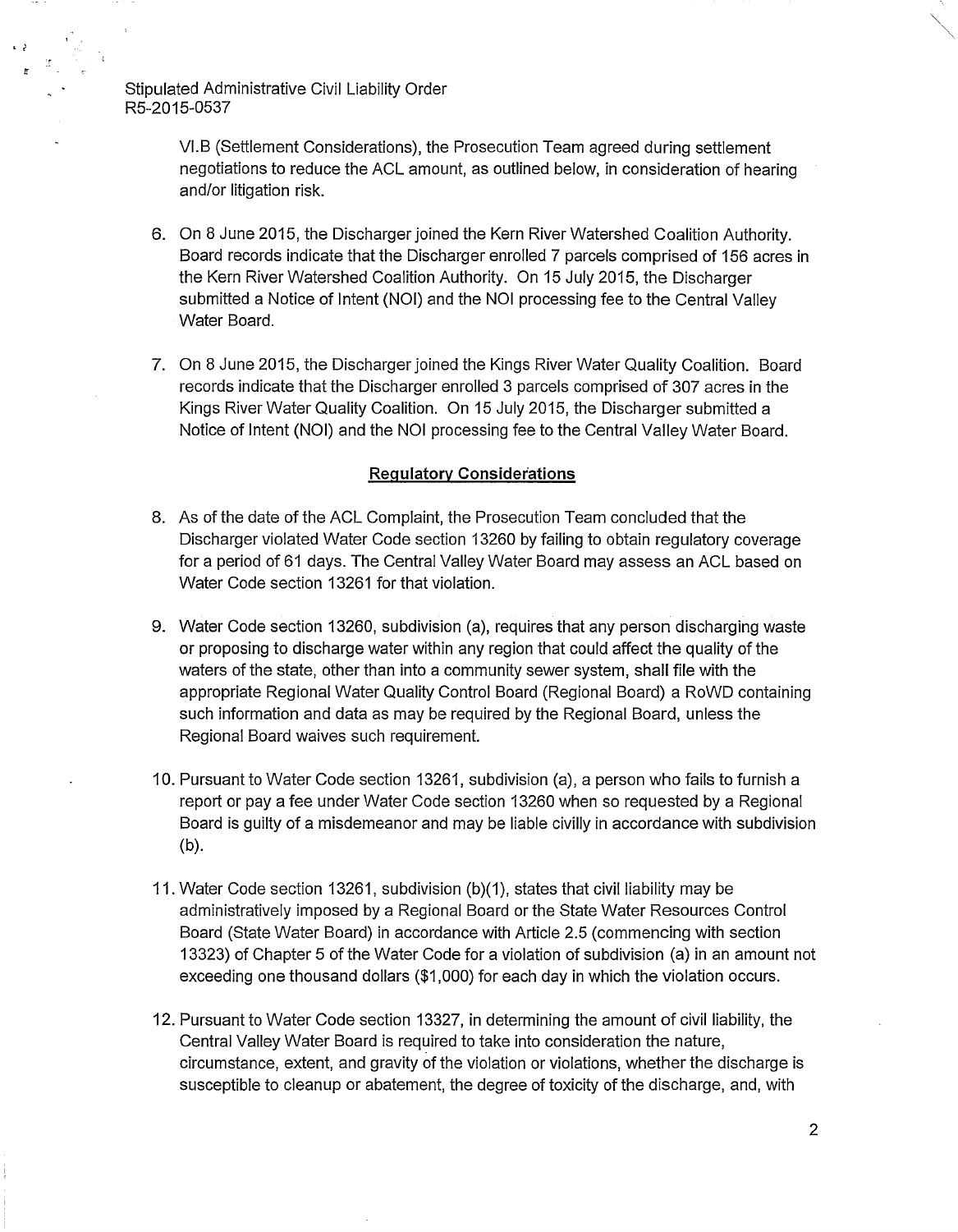$\cdot$  ,

respect to the violator, the ability to pay, the effect on ability to continue in business, any voluntary cleanup efforts undertaken, any prior history of violations, the degree of culpability, economic benefit or savings, if any, resulting from the violation, and other matters as justice may require. Attachment A, which is hereby fully incorporated into this Order by reference, describes the penalty calculation.

#### **Settlement**

- 13. The Parties have engaged in confidential settlement negotiations and agree to settle the matter without administrative or civil litigation by presenting this Stipulated Order to the Central Valley Water Board, or its delegee, for adoption as an order by settlement pursuant to Government Code section 11415.60. The Central Valley Water Board Prosecution Team believes that the resolution of the alleged violation is fair and reasonable and fulfills its enforcement objectives, that no further action is warranted concerning the violations alleged herein and that this Stipulated Order is in the best interest of the public.
- 14. To resolve the violation by consent and without further administrative proceedings, the Parties have agreed to the imposition of an ACL in the amount of \$46,000 against the Discharger.

#### **Stipulations**

The Parties stipulate to the following:

- **1. Administrative Civil Liability:** The Discharger hereby agrees to the imposition of an ACL totaling **forty-six thousand dollars (\$46,000)** to the Central Valley Water Board to resolve the alleged Water Code violation, specifically:
	- a. **Twenty-three thousand dollars (\$23,000)** shall be paid to the State Water Board Cleanup and Abatement Account. Payment shall be made no later than thirty (30) days after the entry of an Order approving this Settlement Agreement by the Central Valley Water Board, by check payable to the State Water Board Cleanup and Abatement Account. The Discharger shall indicate on the check the number of this Order. The Discharger shall send the original signed check to the Accounting Office, Attn: ACL Payment, P.O. Box 1888, Sacramento, California 95812-1888. A copy of the check shall be sent to David Sholes, Central Valley Water Quality Control Board, 1685 E Street, Fresno, California 93706.
	- b. **Twenty-three thousand dollars (\$23,000)** shall be paid to the Rose Foundation for Communities and the Environment (Rose Foundation). Out of that amount, twenty-one thousand three hundred ninety dollars (\$21,390) shall be distributed in its entirety by the Rose Foundation to the Central California Environmental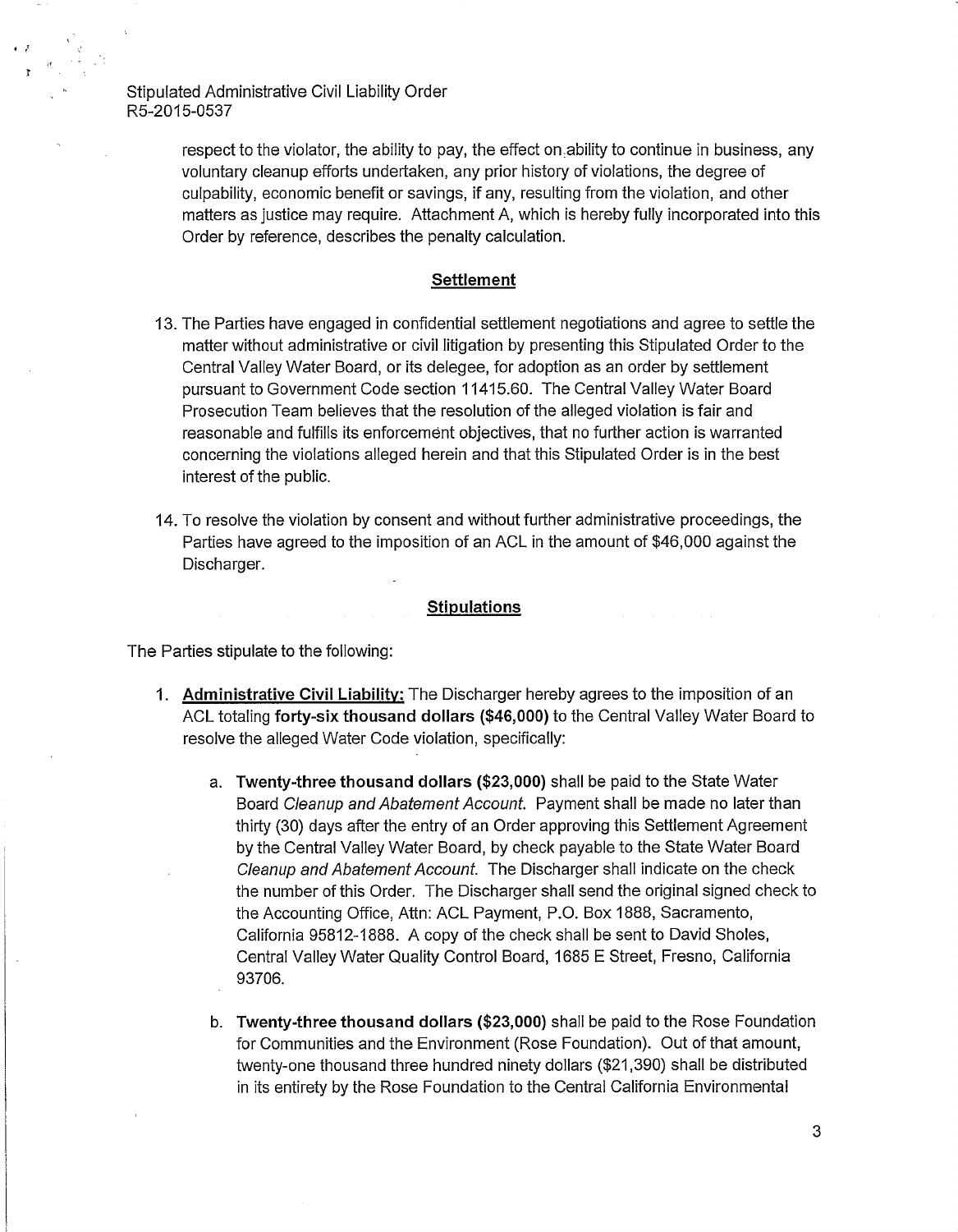';

Justice Network. The remaining one thousand six hundred ten dollars (\$1 ,610) shall be used for the Rose Foundation's Supplemental Environmental Project (SEP) Program Oversight. Payment shall be made no later than thirty (30) days after the entry of an Order approving this Settlement Agreement by the Central Valley Water Board. Payment shall be provided to the Rose Foundation in the form of a single check payable to the Rose Foundation. Payment shall be sent to the following address: Rose Foundation, Attn: Tim Little, 1970 Broadway, Suite 600, Oakland, California 94612~2218. A copy of the check shall be sent to David Sholes at the address set forth above.

2. **Oversight Payment:** In addition to the ACL in Stipulation 1, the Discharger hereby agrees to pay **six hundred ninety dollars (\$690)** to the Rose Foundation for the SEP oversight for the specific SEP described in Stipulation 3. Attachment B, which is hereby incorporated into this Order by reference, describes the Rose Foundation's SEP Development and SEP Oversight activities in detail. A copy of the check shall be sent to David Sholes at the address set forth above.

#### 3. **Supplemental Environmental Project:**

- a. The Discharger and the Central Valley Water Board agree that the payment specified in Stipulation 1.b is a SEP, and that the amount specified (hereafter SEP amount) will be treated as a Suspended Administrative Civil Liability for purposes of this Stipulated Order. Upon the Discharger's full payment of its SEP obligations under this Stipulated Order, Central Valley Water Board staff shall send the Discharger a letter recognizing the satisfactory completion of its SEP obligations. This letter shall terminate any further SEP obligations of the Discharger and result in the permanent waiver of the SEP Suspended Administrative Civil Liability.
- b. Using the grant funds, the Central California Environmental Justice Network will conduct a one (1) year project to improve water quality pollution prevention efforts in Fresno and Kern Counties with an emphasis on community participation. The Central California Environmental Justice Network will work in conjunction with the Fresno Environmental Reporting Network (FERN) and the Kern Environmental Enforcement Network (KEEN), both existing resident reporting groups, to enhance residents' abilities to identify, monitor, and report potential threats to groundwater and surface watersheds. The Central California Environmental Justice Network will also create two "Water Watcher" resident groups in Lamont and Riverdale. A full Proposal for the Project-including a list of deliverables and timeline-is included as Attachment C, which is hereby incorporated into this Order.
- 4. **Compliance with Applicable Laws and Regulatory Changes:** The Discharger understands that payment of an ACL in accordance with the terms of this Stipulated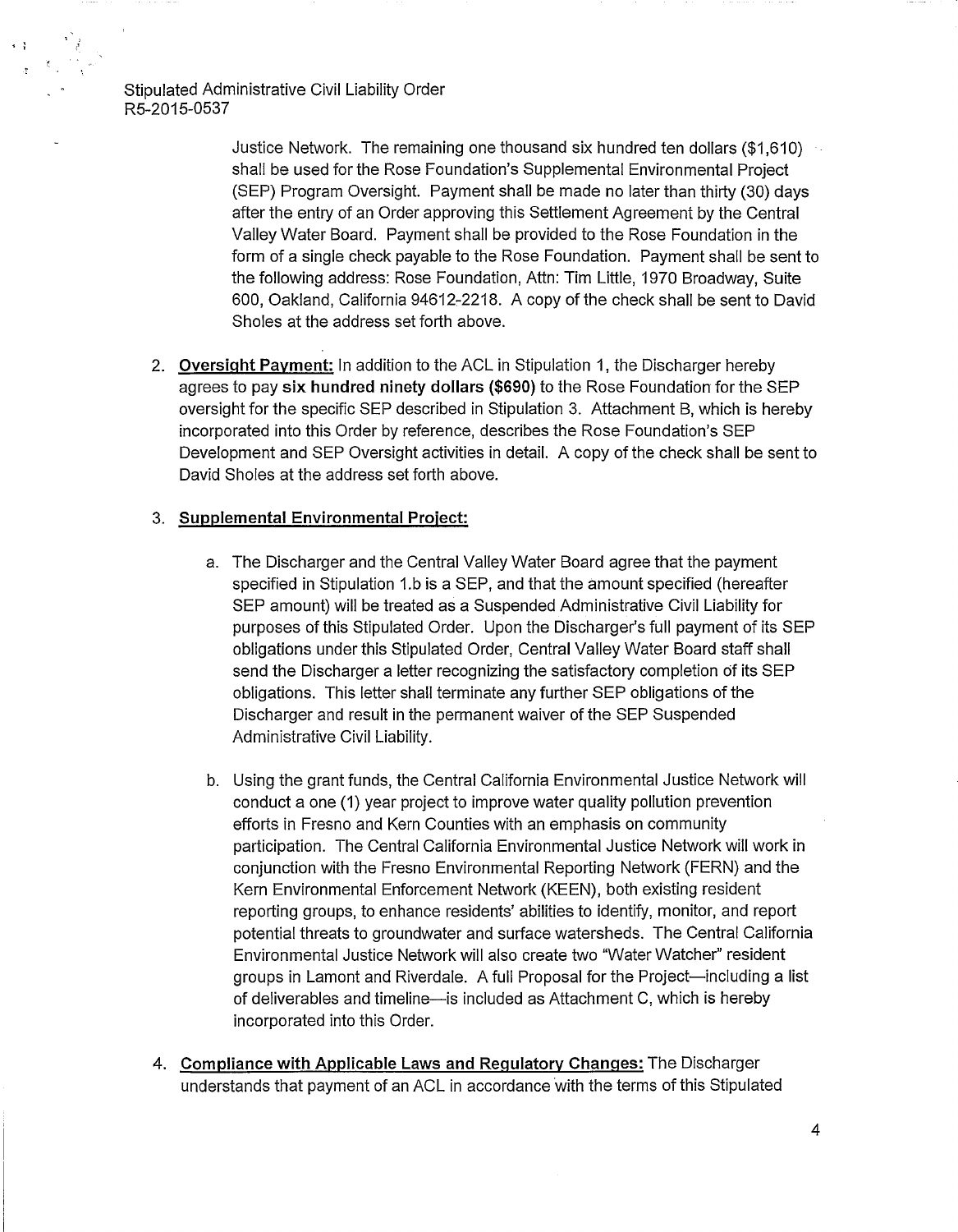> Order and/or compliance with the terms of this Stipulated Order is not a substitute for compliance with applicable laws, and that continuing violations of the type alleged in the ACL Complaint may subject it to further enforcement, including additional ACLs. Nothing in this Stipulated Order shall excuse the Discharger from meeting any more stringent requirements which may be imposed hereafter by changes in applicable and legally binding legislation or regulations.

#### 5. Party Contacts for Communications Related to Stipulated Order:

For the Central Valley Water Board: Clay Rodgers - Assistant Executive Officer Central Valley Regional Water Quality Control Board 1685 E Street Fresno, California 93706 (559) 445-5102

Kailyn Ellison - Attorney Office of Enforcement, State Water Resources Control Board 1001 I Street, 16<sup>th</sup> Floor Sacramento, California 95812 (916) 445-9557

For the Discharger: Jan L. Kahn, Esq. Kahn, Soares & Conway, LLP 219 N. Douty Street Hanford, California 93230 (559) 584-3337

- 6. Attorney's Fees and Costs: Except as otherwise provided herein, each Party shall bear all attorneys' fees and costs arising from the Party's own counsel in connection with the matters set forth herein.
- 7. Matters Addressed by Stipulation: Upon adoption by the Central Valley Water Board, or its delegee, this Stipulated Order represents a final and binding resolution and settlement of all claims, violations, or causes of action alleged in this Order or which could have been asserted based on the specific facts alleged in this Stipulated Order against Dischargers as of the effective date of this Stipulated Order. The provisions of this Paragraph are expressly conditioned on Discharger's full payment of the ACL by the deadline specified in Stipulation 1.
- 8. Public Notice: The Discharger understands that this Stipulated Order will be noticed for a 30-day public review and comment period prior to consideration by the Central Valley Water Board, or its delegee. If significant new information is received that reasonably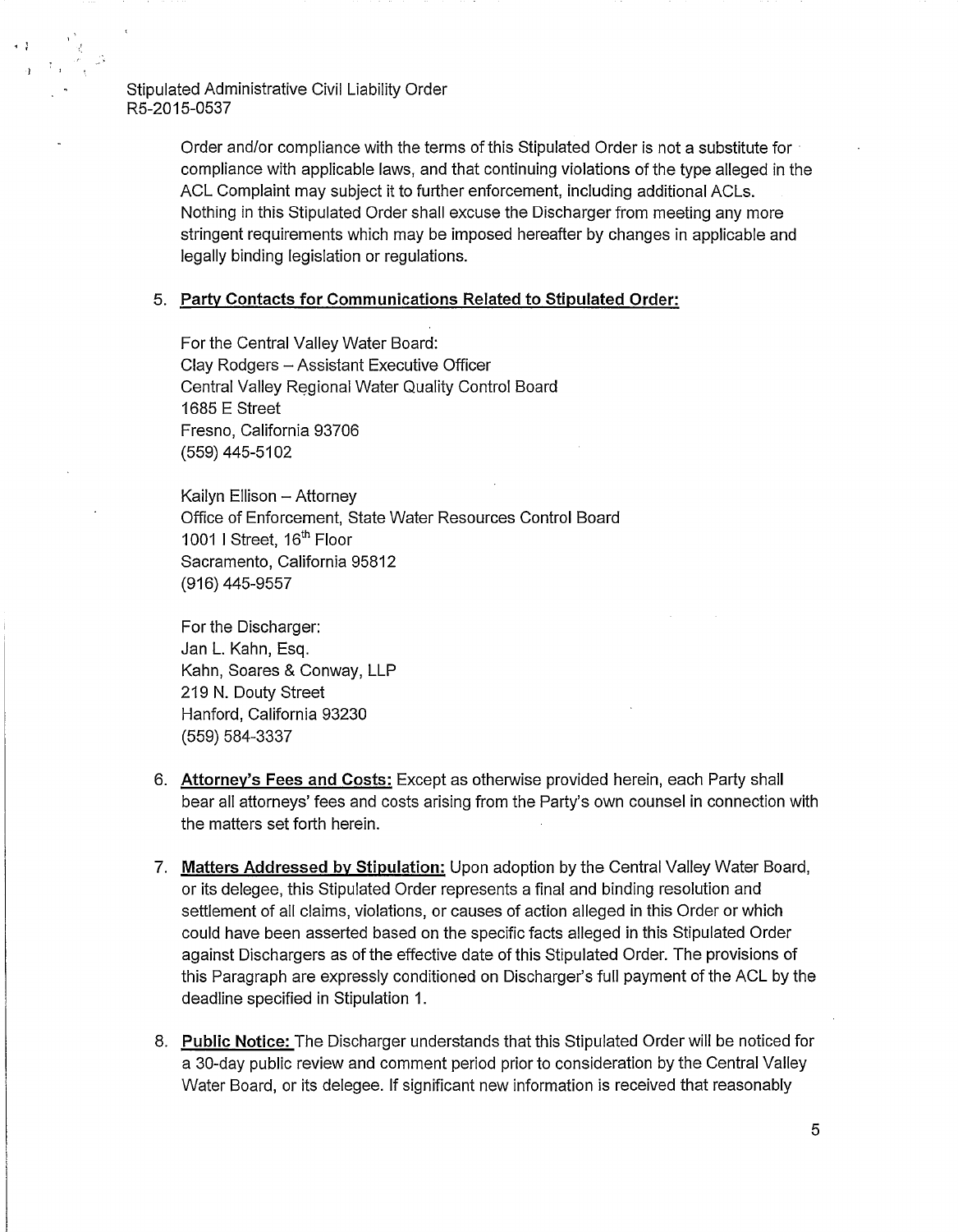> affects the propriety of presenting this Stipulated Order to the Central Valley Water Board, or its delegee, for adoption, the Assistant Executive Officer may unilaterally declare this Stipulated Order void and decide not to present it to the Central Valley Water Board, or its delegee. The Discharger agrees that it may not rescind or otherwise withdraw its approval of this proposed Stipulated Order.

- 9. Procedure: The Parties agree that the procedure that has been adopted for the approval of the settlement by the Parties and review by the public, as reflected in this Order, will be adequate. In the event procedural objections are raised prior to this Stipulated Order becoming effective, the Parties agree to meet and confer concerning any such objections, and may agree to revise or adjust the procedure as necessary or advisable under the circumstances.
- 10. No Waiver of Right to Enforce: The failure of the Prosecution Team or Central Valley Water Board to enforce any provision of this Stipulated Order shall in no way be deemed a waiver of such provision, or in any way affect the validity of this Stipulated Order. The failure of the Prosecution Team or Central Valley Water Board to enforce any such provision shall not preclude it from later enforcing the same or any other provision of this Stipulated Order. No oral advice, guidance, suggestions, or comments by employees or officials of any Party regarding matters covered under this Stipulated Order shall be construed to relieve any Party regarding matters covered in this Stipulated Order. The Central Valley Water Board reserves all rights to take additional enforcement actions, including without limitation the issuance of ACL complaints or orders for violations other than those addressed by this Order.
- 11. Interpretation: This Stipulated Order shall not be construed against the party preparing it, but shall be construed as if the Parties jointly prepared it and any uncertainty and ambiguity shall not be interpreted against any one party.
- 12. Modification: This Stipulated Order shall not be modified by any of the Parties by oral representation whether made before or after the execution of this Order. All modifications must be made in writing and approved by the Central Valley Water Board or it delegee.
- 13. If Order Does Not Take Effect: In the event that this Stipulated Order does not take effect because it is not approved by the Central Valley Water Board, or its delegee, or is vacated in whole or in part by the State Water Board or a court, the Parties acknowledge that the Prosecution Team may proceed to a contested evidentiary hearing before the Central Valley Water Board to determine whether to assess an ACL for the underlying alleged violations, or may continue to pursue settlement. The Parties agree that all oral and written statements and agreements made during the course of settlement discussions will not be admissible as evidence in any subsequent administrative or judicial proceeding or hearing and will be fully protected by California Evidence Code sections 1152 and 1154; California Government Code section 11415.60; Rule 408,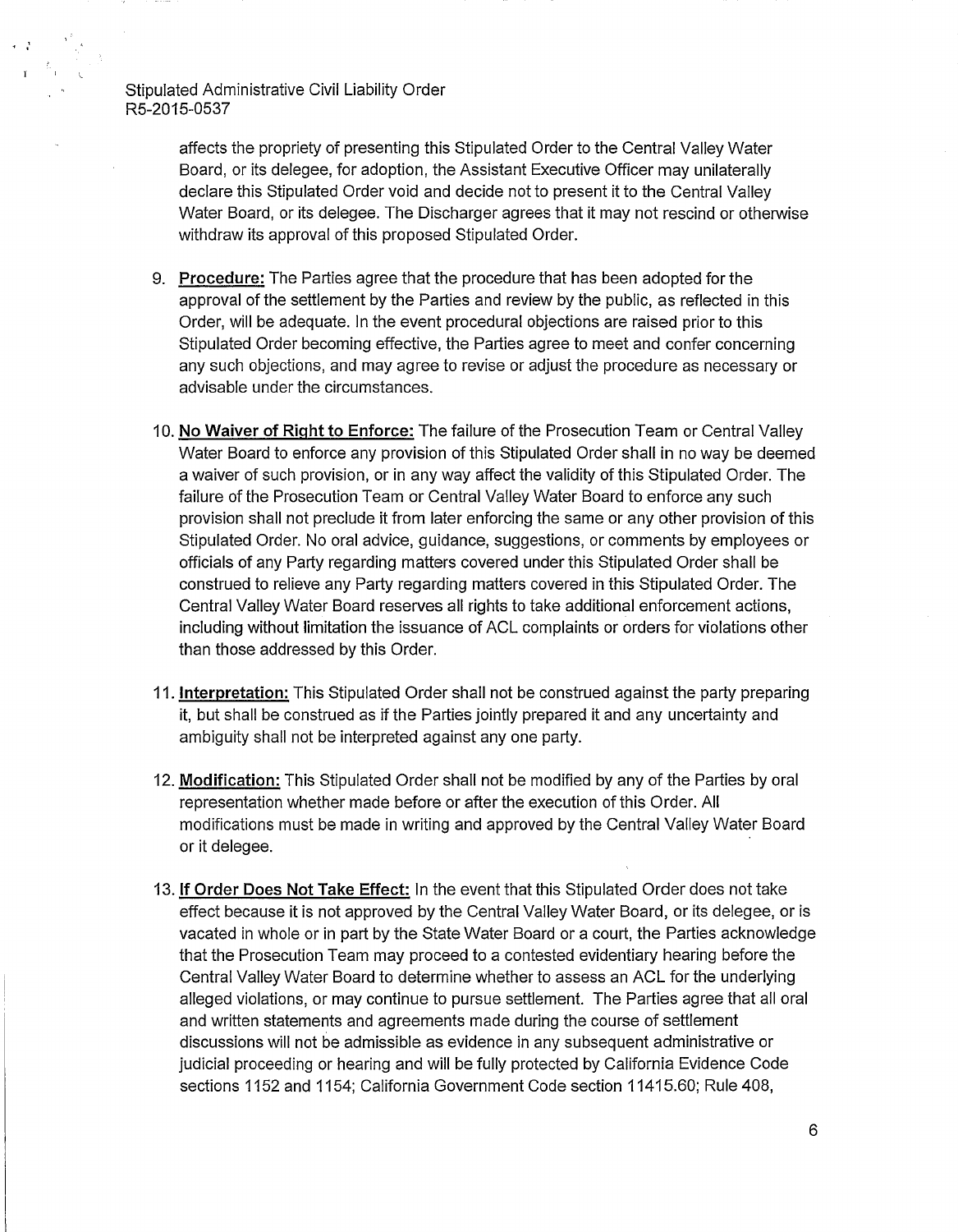$\sim$   $2$ 

Federal Rules of Evidence; and any other applicable privilege under federal and/or state law. The Parties also agree to waive any and all objections related to their efforts to settle this matter, including, but not limited to:

- a. Objections related to prejudice or bias of any of the Central Valley Water Board members or their advisors and any other objections to the extent that they are premised in whole or in part on the fact that the Central Valley Water Board members or their advisors were exposed to some of the material facts and the Parties settlement positions, and therefore may have formed impressions or conclusions, prior to conducting any contested evidentiary hearing in this matter; or
- b. Laches or delay or other equitable defenses based on the time period that the Order or decision by settlement may be subject to administrative or judicial review.
- 14. **Waiver of Hearing:** The Discharger has been informed of the rights provided by Water Code section 13323, subdivision (b), and hereby waives its right to a hearing before the Central Valley Water Board.
- 15. **Waiver of Right to Petition:** The Discharger hereby waives the right to petition the Central Valley Water Board's adoption of the Stipulated Order as written for review by the State Water Board, and further waives the rights, if any, to appeal the same to a California Superior Court and/or any California appellate level court.
- 16. **Covenant not to Sue:** Upon the effective date of this Stipulated Order, Discharger shall and does release, discharge, and covenant not to sue or pursue any civil or administrative claims against any State Agency or the State of California, its officers, agents, directors, employees, attorneys, representatives, for any and all claims or cause of action, which arise out of or are related to this action.
- 17. **Water Boards not Liable:** Neither the Central Valley Water Board members nor the Central Valley Water Board staff, attorneys, or representatives shall be liable for any injury or damage to persons or property resulting from the negligent or intentional acts or omissions by Discharger or its respective directors, officers, employees, agents, representatives, or contractors in carrying out activities pursuant to this Order, nor shall the Central Valley Water Board, its members or staff be held as parties to or guarantors of any contract entered into by Discharger, or its directors, officers, employees, agents, representatives, or contractors in carrying out activities pursuant to this Order.
- 18. **Authority to Enter Stipulated Order:** Each person executing this Stipulated Order in a representative capacity represents and warrants that he or she is authorized to execute this Order on behalf of and to bind the entity on whose behalf he or she executes the Order.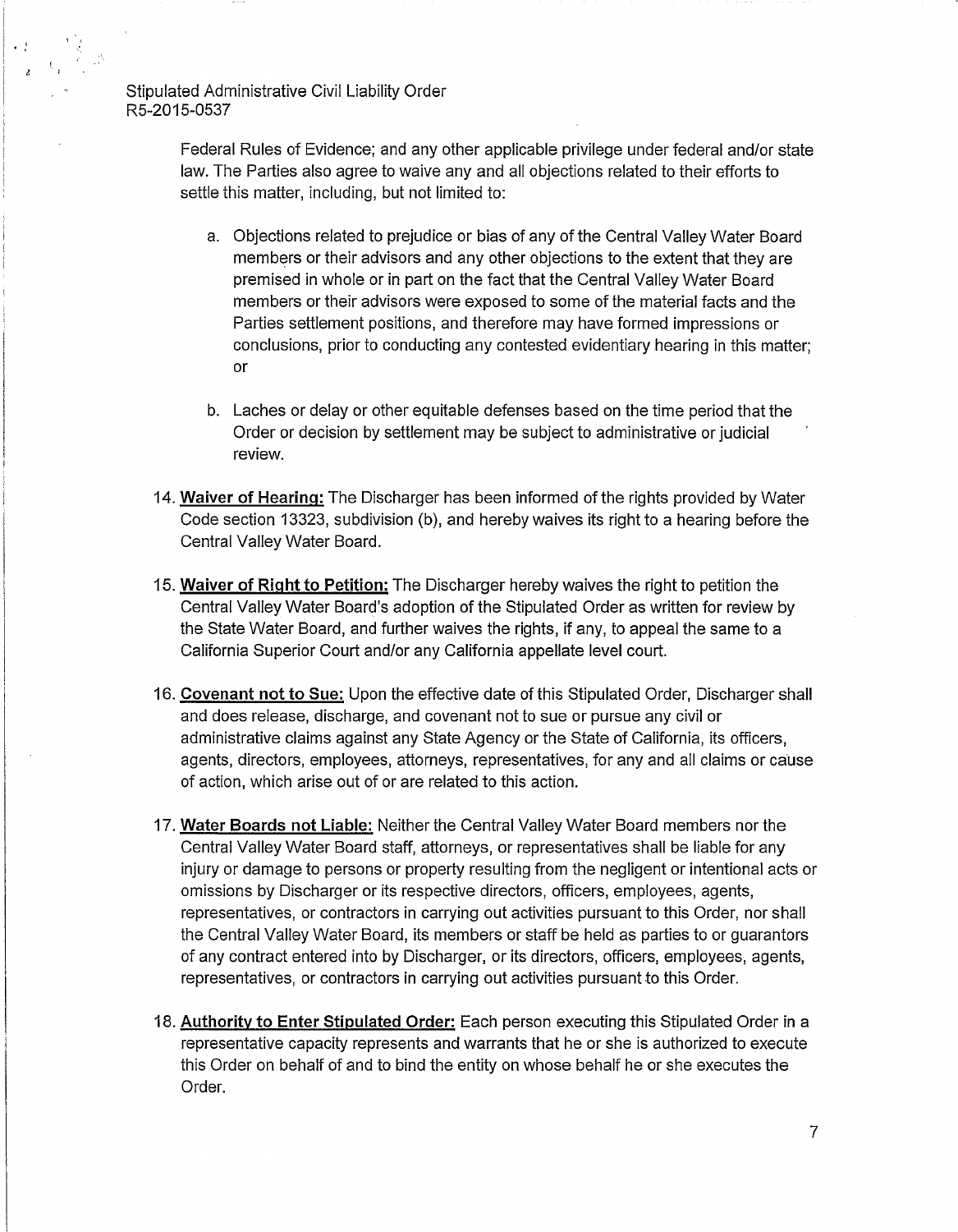- 19. **No Third Party Beneficiaries:** This Stipulated Order is not intended to confer any rights or obligation on any third party or parties, and no third party or parties shall have any right of action under this Stipulated Order for any cause whatsoever.
- 20. **Severability:** This Stipulated Order is severable; should any provision be found invalid the remainder shall remain in full force and effect.
- 21. **Effective Date:** This Stipulated Order shall be effective and binding on the Parties upon the date the Central Valley Water Board, or its delegee, enters the Order.
- 22. **Counterpart Signatures:** This Order may be executed and delivered in any number of counterparts, each of which when executed and delivered shall be deemed to be an original, but such counterparts shall together constitute one document.

**IT IS SO STIPULATED.** 

Assistant Executive Officer Clay Rodgers For the Central Valley Water Board Prosecution Team

For the Central Valley Water Board Prosecution Team<br> $\frac{1}{2}$ <br>Manne:<br>Title: PARTNER

M.C. Land Company

10/15/15

Date

 $10/7/2015$ 

Date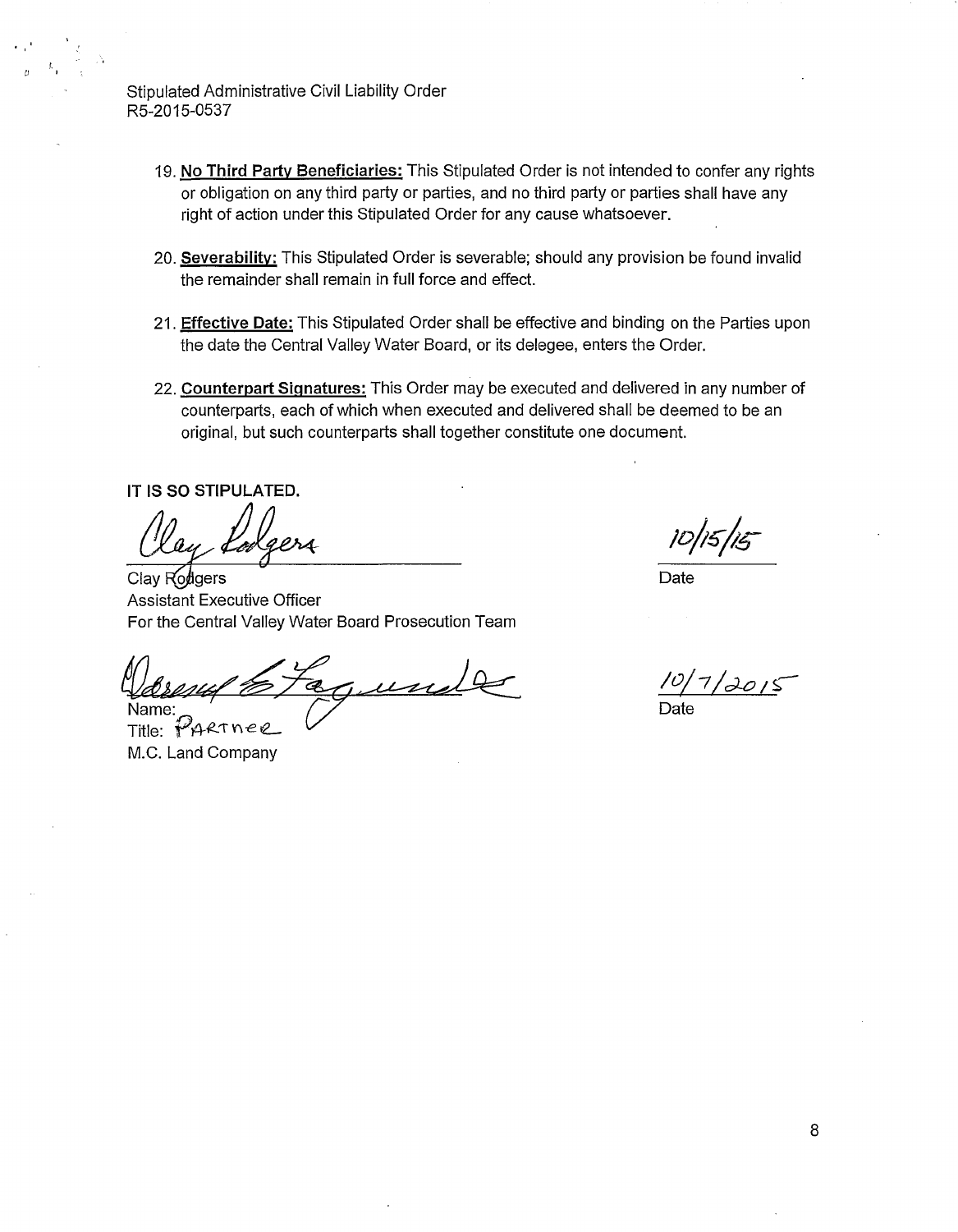$\alpha_{\rm i} = \frac{\sum_{i=1}^{N_{\rm c}}\alpha_{i}}{\mu^{N_{\rm c}}}$ 

'

**HAVING CONSIDERED THE PARTIES STIPULATIONS, THE CENTRAL VALLEY REGIONAL WATER QUALITY CONTROL BOARD, BY AND THROUGH ITS EXECUTIVE OFFICER, FINDS THAT:** 

- 1. This is an action to enforce the laws and regulations administered by the Central Valley Water Board. The method of compliance with this enforcement action consists entirely of payment of amounts for ACL. As such, the Central Valley Water Board finds · that issuance of this Order is not considered subject to the provisions of the California Environmental Quality Act (CEQA) as it will not result in a direct or reasonably foreseeable indirect physical change in the environment and is not considered a "projecf' (Public Resources Gode 21065, 21080(a); 15060(c)(2),(3); 150378(a), Title 14, of the California Code of Regulations). In addition, issuance of this Stipulated Order is exempt from the provisions of the California Environmental Quality Act (Public Resources Code section 21000 et seq.), in accordance with sections 15061 (b)(3) and 15321(a)(2); of Title 14 of the California Code of Regulations.
- 2. The foregoing Stipulation is fully incorporated herein and made part of this Order.
- 3. In adopting this Stipulated Order, the Central Valley Water Board, or its delegee, has considered, where applicable, each of the factors prescribed in Water Code sections 13327, 13351, and 13385(e). The consideration of these factors is based upon information and comments obtained by the Central Valley Water Board's staff in investigating the allegations concerning the Discharger discussed herein or otherwise provided to the Central Valley Water Board or its delegee by the Parties and members of the public.

I, PAMELA C. CREEDON, Executive Officer, do hereby certify that the foregoing is a full, true, correct copy of an Order issued by the California Regional Water Quality Control Board, Ceptral Valley Region.<br>Ceptral Valley correct copy of an Order issued by the California Regional Water Quality Control Board,

Executive Officer Central Valley Regional Water Quality Control Board

9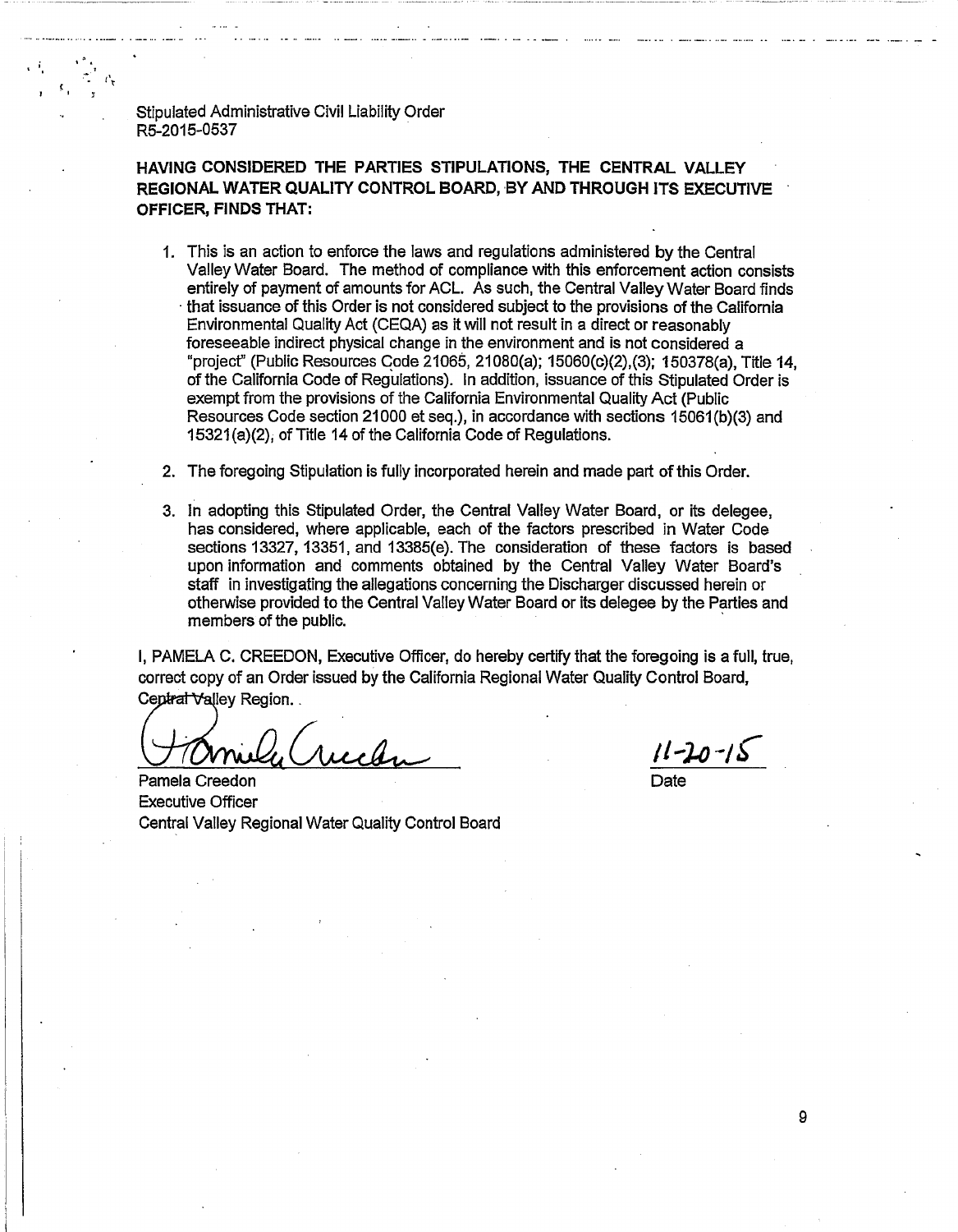# ATTACHMENT A

 $\alpha$  . If  $\beta$ 

Calculation of Penalty per SWRCB Water Quality Enforcement Policy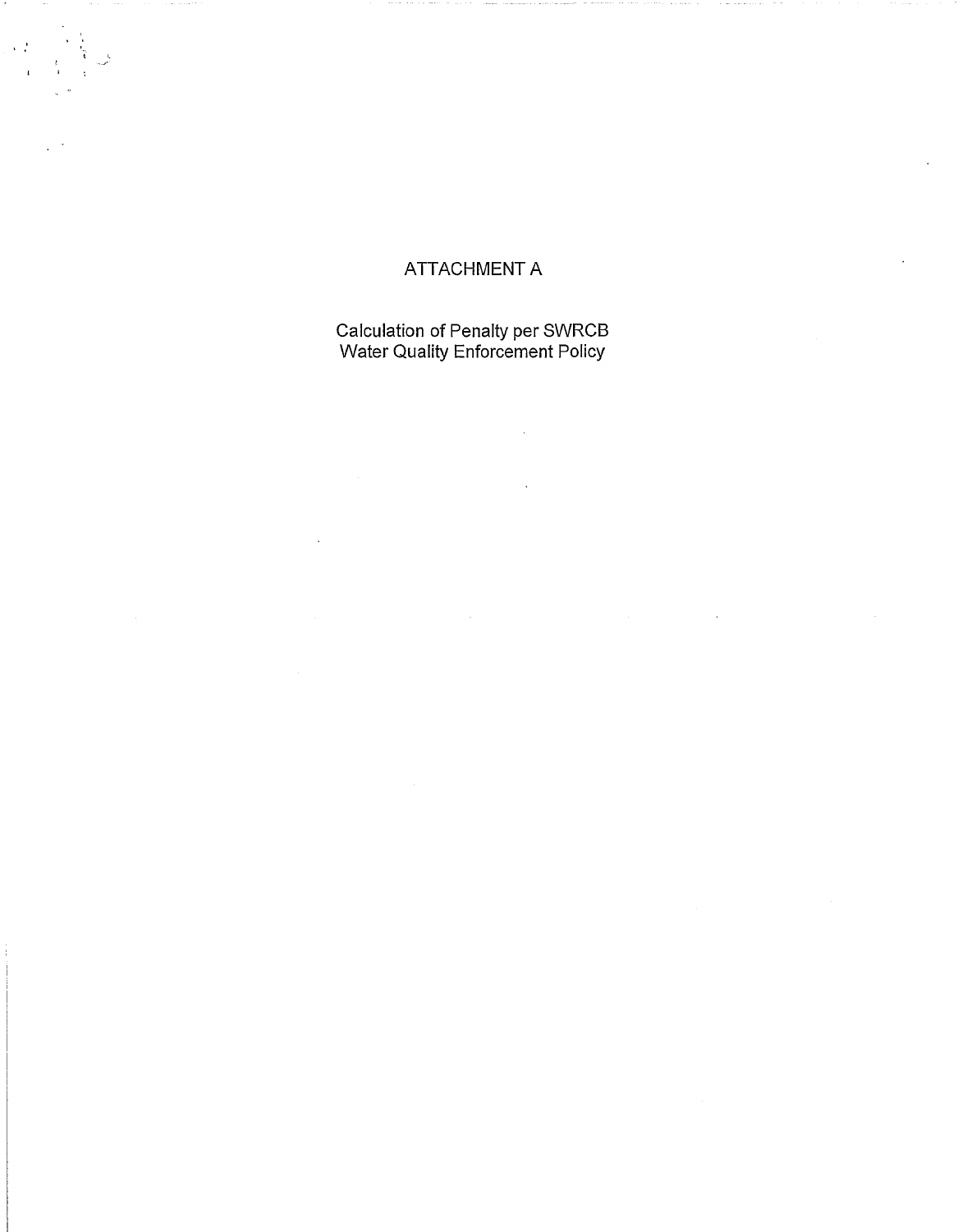# Calculation of Penalty per SWRCB Water Quality Enforcement Policy

The proposed administrative civil liability was derived following the State Water Resources Control Board's ("State Board") Water Quality Enforcement Policy ("Enforcement Policy") and using the "Penalty Calculation Methodology Worksheet, version 5.4.1" ("Penalty Calculation Worksheet"). The proposed civil liability takes into account such factors as the Discharger's culpability, history of violations, ability to pay and continue in business, and other factors as justice may require.

Each factor of the Enforcement Policy and its corresponding score for the violation is presented below:

# Calculation of Penalty for Violation

Step 1. Potential for Harm for Discharge Violations This step is not applicable.

## Step 2. Assessment for Discharge Violations

This step is not applicable.

# Step 3. Per Day Assessment for Non-Discharge Violations

The Discharger has failed to submit a Notice of Intent ("NOI") to comply with the Report of Waste Discharge ("RoWD") requirements or enroll in the Kern River Watershed Coalition Authority and Kings River Water Quality Coalition ("Coalitions") for discharges from irrigated cropland despite evidence that the Discharger owns such cropland. Irrigated cropland can be a source of sediment, pesticide residue, nitrate, and other waste discharged to the waters of the state. Unregulated discharges of such wastes can present a substantial threat to beneficial uses and/or indicate a substantial potential for harm to beneficial uses.

Using Table 3 in the Enforcement Policy, staff has determined that the potential for harm is moderate, because the characteristics of the violation present a substantial threat to beneficial uses, and the circumstances of the violation indicate a substantial potential for harm. This conclusion is, in part, based on the size of the Discharger's irrigated land parcels, which is approximately 480 acres total.

By failing to file a RoWD or to enroll under an applicable General Order, the Discharger has undermined the regulatory program. Dischargers regulated under an applicable General Order either conduct monitoring or contribute to monitoring efforts to identify water quality problems associated with their operations. In addition, dischargers report on the practices in which they engage to protect water quality. By failing to provide that information, the Discharger frustrates the Central Valley Regional Water Quality Control Board's ("Central Valley Water Board" or "Board") efforts to assess potential impacts and risks to water quality, and circumvents theBoard's ability to take necessary enforcement actions to address problems.

The greater the size of the operation, the greater the potential risk, since any practices being implemented by the Discharger that are detrimental to water quality may impact a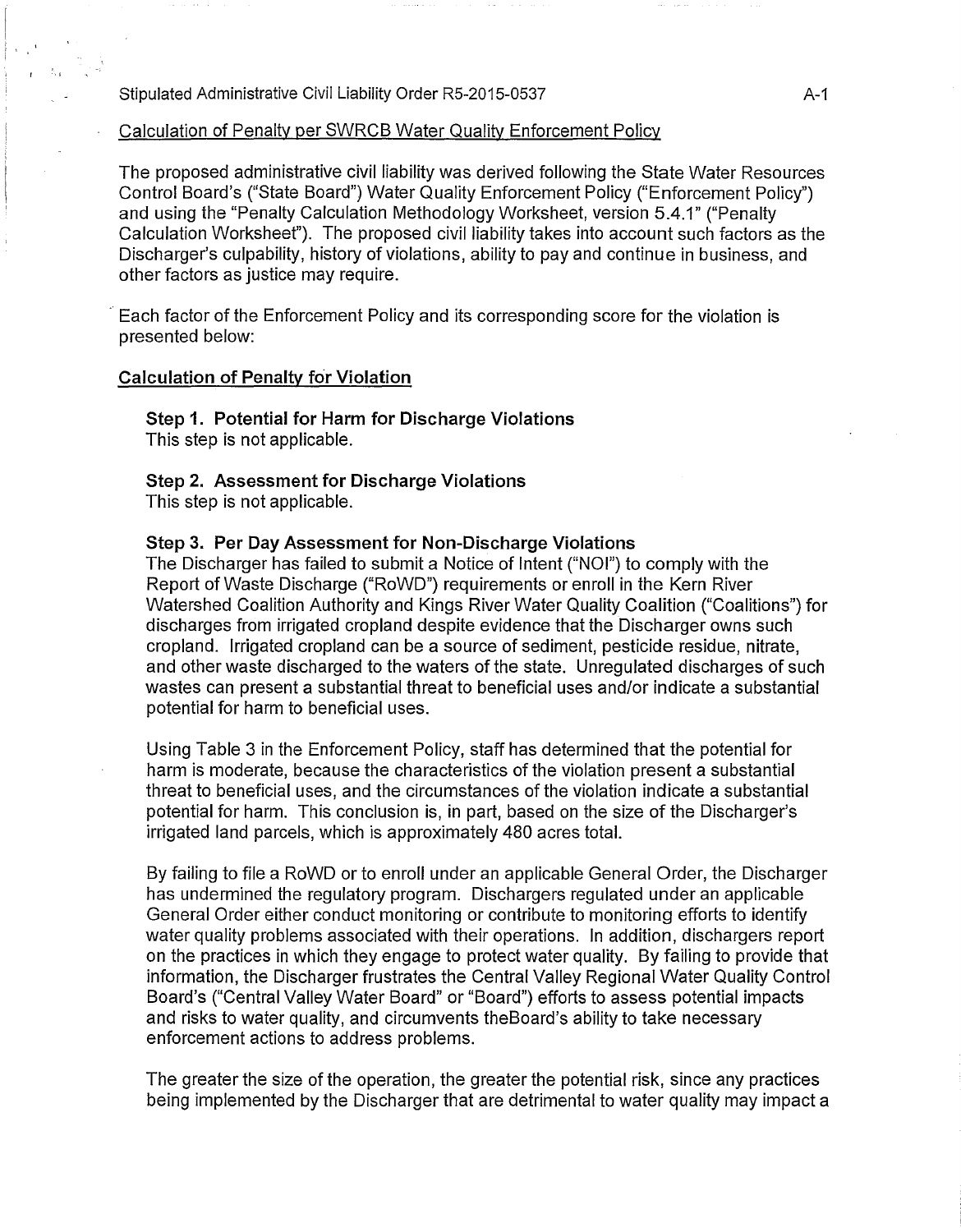much greater area. Moreover, the regulatory program is compromised when staff resources are directed to bringing dischargers into compliance rather than being available for outreach and assistance with regulatory compliance. Since the violation thwarts the Board's ability to identify water quality risks, the violation has the potential to exacerbate the presence and accumulation of, and the related risks associated with, pollutants of concern. This, in turn, presents a threat to beneficial uses and indicates a substantial potential for harm.

The deviation from the requirement is major. M.C. Land Company has undermined the efforts of the Central Valley Waters Board's Irrigated Lands Regulatory Program by disregarding the requirement to obtain the appropriate regulatory coverage for waste discharges and rendering that requirement ineffective. A discharger's regulatory coverage is foundational to the Board's efforts to protect water quality. The Orders adopted by the Board specify the expectations and requirements for water quality protection, which do not apply until the discharger is covered by an appropriate Order. The requirements in the applicable Orders are rendered ineffective when a discharger has not gone through the process of becoming subject to the Order.

On 19 February 2015, the Central Valley Water Board issued a Directive Letter pursuant to California Water Code section 13260 ("Directive"), which required M.C. Land Company to obtain regulatory coverage within 15 calendar days of receipt or face a potential civil liability. The Directive was received on 27 February 2015; hence, regulatory coverage was required by 14 March 2015.

Table 3 of the Enforcement Policy prescribes a per day factor ranging from 0.40 to 0.70 for those violations in which the potential for harm is moderate and the deviation from requirement is major. Based on the above factors, a per day factor of 0.7 is appropriate. (See pg. 16 of the Enforcement Policy).

# **Step 4. Adjustment Factors** ·

#### a) Culpability: 1.3

The Discharger was given the score of 1.3 for the Culpability factor. Central Valley Water Board staff sent notices on 21 February 2014 and 28 April 2014 to M.C. Land Company for their parcels in Kings and Tulare County describing the new water quality regulations and the required actions to comply therewith. Letters were also sent on 21 March 2014 and 11 July 2014 for their parcels in Kern County. M.C. Land Company also received the 13260 Directive and Notice of Violation requiring the Discharger to obtain coverage. Despite knowledge of the regulatory requirements, which is exemplified by the notices described above and the 12 March 2015 M.C. Land Company Letter, M.C. Land Company failed to come into compliance. The six notices and failure to come into compliance suggest M.C. Land Company acted intentionally in ignoring the requirement to get regulatory coverage, resulting in a multiplying factor of 1.3.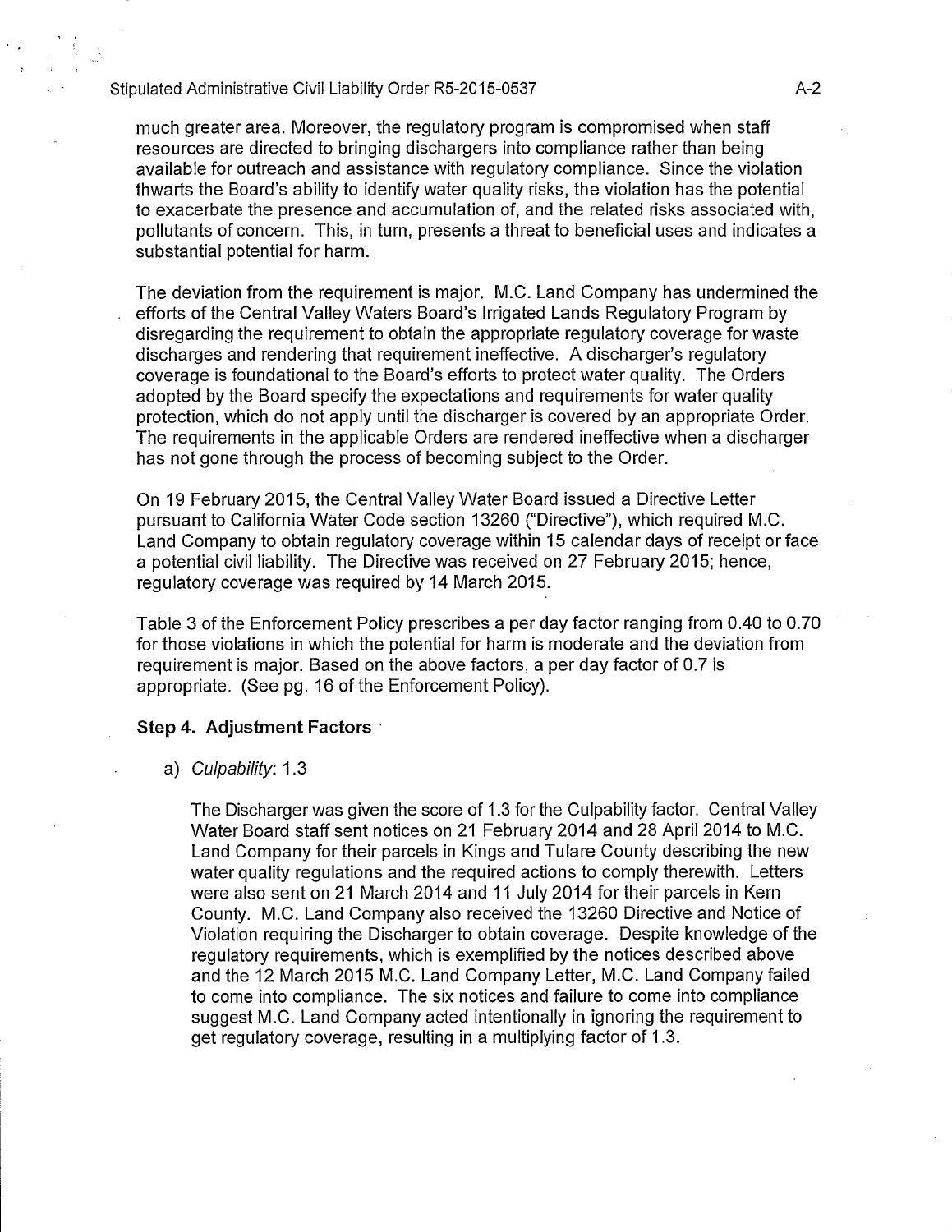#### b) Cleanup and Cooperation: 1.5

,\_,·

The Discharger was given the score of 1.5 for the Cleanup and Cooperation factor. The Central Valley Water Board issued the Discharger a Notice of Violation in an effort to allow the Discharger to address the violation prior to the issuance of a complaint. The Discharger did not respond and cooperate with the Central Valley Water Board despite being awarded ample time in which to do so. Despite opportunities to come into compliance, the Discharger did not make any attempt to cooperate with the Central Valley Water Board after denial of the requested exemption. Cleanup is not applicable in this case.

## c) History of Violations: 1.0

The Discharger was given the score of 1.0, as there is no evidence that M.C. Land Company has a history of violations.

**Multiple Day Violations:** On 19 February 2015, the Discharger was sent a Directive, which required him to obtain regulatory coverage within 15 calendar days of receiving the Directive or face a potential civil liability. The Directive was received by the Discharger on 27 February 2015. Thus, regulatory coverage was required by 14 March 2015. As of 14 May 2015, the date on which this Complaint was issued, the Discharger was 61 days late in meeting that requirement.

Violations under Water Code section 13260 are assessed on a per day basis. However, the violations at issue are primarily reporting violations and therefore qualify for the alternative approach to penalty calculation under the Enforcement Policy (pg. 30). Under that approach, for violations that last more than thirty (30) days, the daily assessment can be less than the calculated daily assessment, provided that it is no less than the per day economic benefit, if any, resulting from the violation. For these cases, the Central Valley Water Board must make express findings that the violation: (1) is not causing daily detrimental impacts to the environment or the regulatory program; or (2) results in no economic benefit from the illegal conduct that can be measured on a daily basis; or (3) occurred without the knowledge or control of the violator, who therefore did not take action to mitigate or eliminate the violation. If one of these findings is made, an alternate approach to penalty calculation for multiple day violations may be used.

Here, the Central Valley Water Board finds that the Discharger's failure to submit a NOI is not causing daily detrimental impacts to the environment or the regulatory program. There is no evidence that the Discharger's failure to submit a NOI has detrimentally impacted the environment on a daily basis, since obtaining regulatory coverage does not result in an immediate evaluation of, or changes in, practices that could be impacting water quality. There is no daily detrimental impact to the regulatory program because information that would have been provided by the Discharger pursuant to the regulatory requirements would have been provided on an intermittent, rather than daily basis.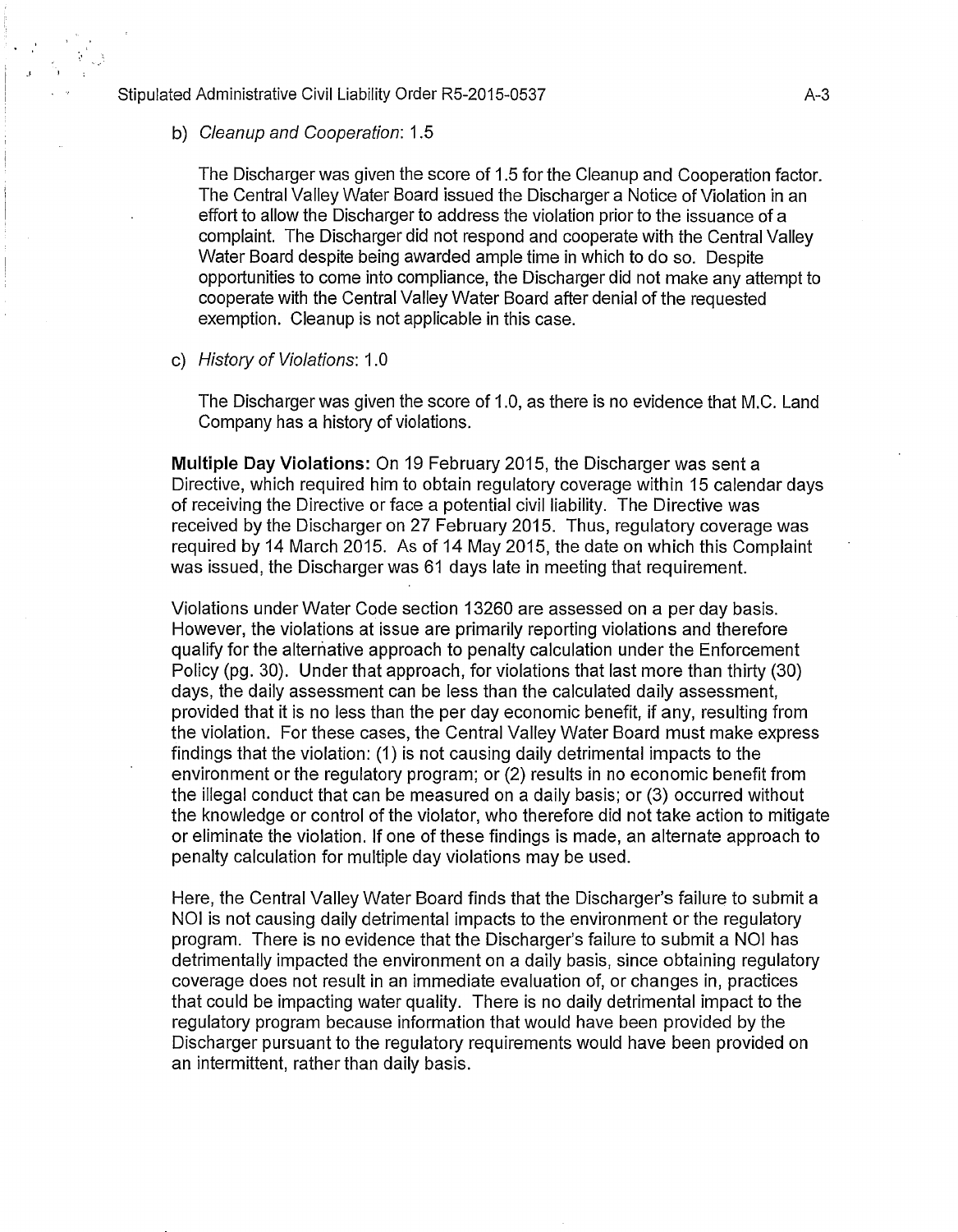Moreover, the Discharger's failure to submit a NOI results in no economic benefit that can be measured on a daily basis. Rather, the economic benefit here is associated predominately with costs of permit fees and submitting an annual monitoring report, which are outlined below.

Either of the above findings justifies use of the alternate approach to penalty calculation for multiple day violations. The minimum number of days to be assessed in this case under the alternate approach is 8. However, because this approach generates a Total Base Liability Amount that is not a sufficient deterrent, and because the Discharger's inaction undermines the Central Valley Water Board's ability to protect water quality through its regulatory program, the Prosecution Team has increased the number of days of violation above the Minimum Approach to a total number of 38 days of violation.

# **Step 5. Determination of Total Base Liability Amount**

The Total Base Liability is determined by applying the adjustment factors from Step 4 to the Initial Liability Amount determined in Step 3.

a) Total Base Liability Amount: **\$51,870.** (Initial Liability (\$1 ,000/day x 38 days x 0.7) x Adjustments (1.3)(1.5)(1.0)).

# **BASE LIABILITY AND FACTORS APPLIED TO THE VIOLATION**

The Base Liability Amount for the Violation is **\$51,870.** The following factors apply to the Base Liability Amount for the violation.

# **Step 6. Ability to Pay and Continue in Business**

As per the Enforcement Policy, "[t]he ability of a discharger to pay an ACL is determined by its revenues and assets." (pg. 19.) The Discharger has the ability to pay the Base Liability Amount. The value of the Kern, Kings, and Tulare County properties owned by the Discharger is a significant asset. According to the Kern, Kings, and Tulare County Assessor's offices, the 2013-2014 assessed value of the parcels was listed as \$2,760,673. In 2014, the Discharger's ownership of approximately 480 acres of almonds, pistachios, and alfalfa generated an estimated  $$2,720,711.18$  in revenue<sup>1</sup>. Therefore, there are no factors under this category that warrant an adjustment.

# **Step 7. Other Factors as Justice May Require**

There are no factors under this category that warrant an adjustment.

<sup>&</sup>lt;sup>1</sup> Information provided by the 2013 Kern, Kings and Tulare County Agricultural Crop Reports, available at http://www.kernag.com/caap/crop-reports/crop10\_19/crop2013.pdf,

http://www.countyofkings.com/home/showdocument?id=6095, and

http://agcomm.co.tulare.ca.us/default/index.cfm/standards-and-quarantine/crop-reports1/crop-reports-2011-2020/2013crop-report-pdf/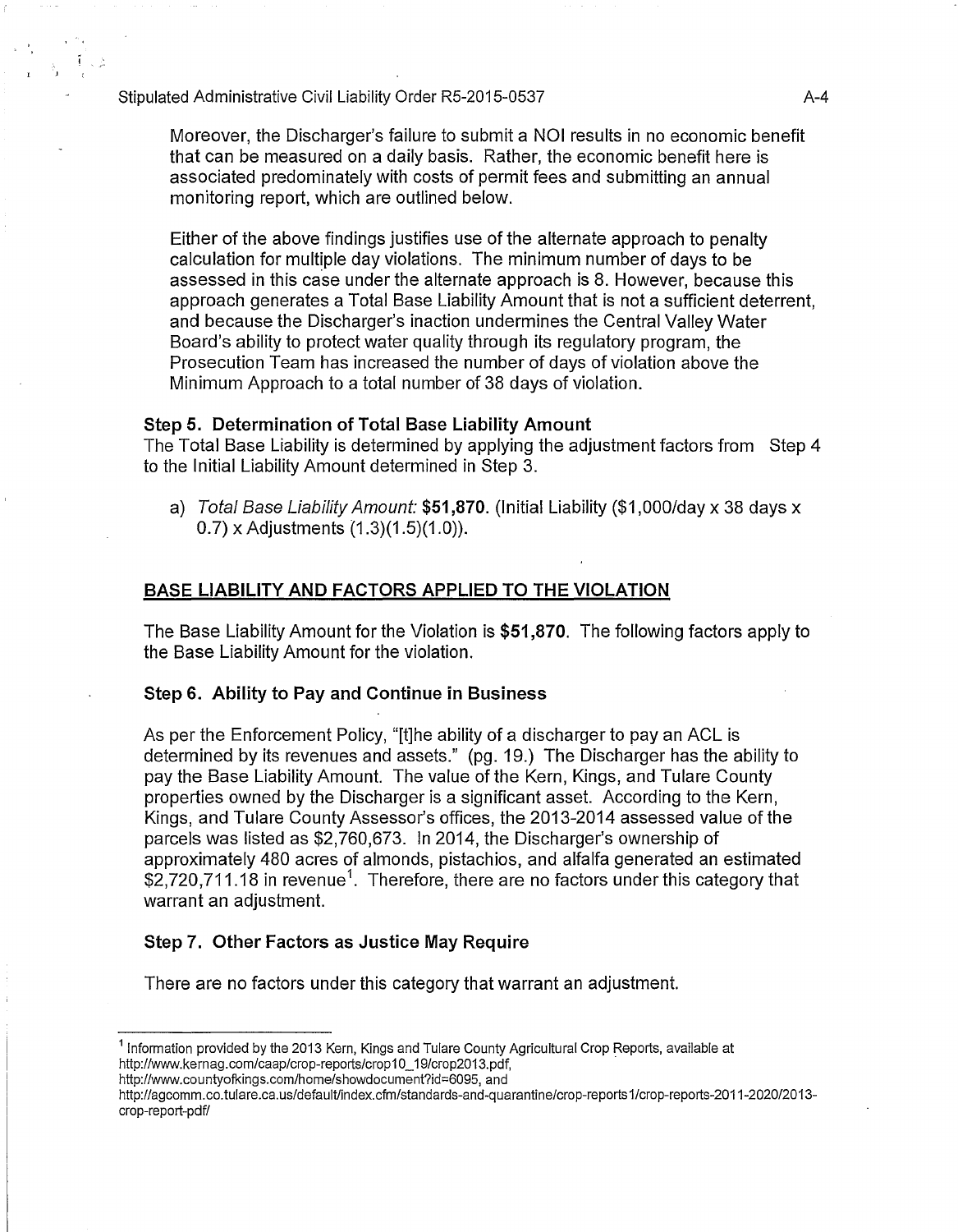# Step 8. Economic Benefit<sup>2</sup>

# Economic Benefit: \$2,869

The Enforcement Policy provides that the economic benefit of noncompliance should be calculated using the United States Environmental Protection Agency's ("US EPA") Economic Benefit Model ("BEN")<sup>3</sup> penalty and financial modeling program, unless it is demonstrated that an alternative method of calculating the economic benefit is more appropriate. Economic benefit was calculated using BEN version 5.4.1. BEN calculates a discharger's monetary interest earned from delaying or avoiding compliance with environmental statutes.

The BEN model is the appropriate tool for estimating the economic benefit of failing to apply management techniques that are required under a regulatory program. The benefit is calculated by identifying the regulation at issue, the associated management practices (or the appropriate compliance action), the date of noncompliance, the compliance date, and the penalty payment date.

Under the Irrigated Lands Regulatory Program, an individual may choose to comply with the program by either filing an NOI to get regulatory coverage as an "individual grower" under General Order RS-2013-01 00 Waste Discharge Requirements General Order for Discharges from Irrigated Lands within the Central Valley Region for Dischargers not Participating in a Third-party Group (Individual General Order), or filing an NOI for regulatory coverage under a third-party group Order and joining the Coalition. As of the date this Complaint was issued, the Discharger has not chosen to join the Coalition. The Central Valley Water Board cannot compel the Discharger to join the Coalition, but can "prescribe requirements although no discharge report has been filed." (Wat. Code, § 13263(d).) The Central Valley Water Board would prescribe such requirements by issuing a Notice of Applicability to the Discharger as an individual discharger under General Order RS-2013-0100 after holding a hearing. Economic benefit was, therefore, calculated based on the assumption that General Order R5-2013-0100 ("Individual General Order") will apply to the Discharger.

The economic benefit was calculated based on avoided costs. Avoided costs are the costs of those compliance activities the Discharger would have conducted had they come into compliance earlier.

The economic benefit in this case has been calculated based on the verifiable costs associated with obtaining regulatory coverage under the Individual General Order.

<sup>&</sup>lt;sup>2</sup> Order R5-2013-0100 includes an estimate of average annual costs per acre related to that Order. The average annual costs are not used in this economic benefit analysis, since the costs represent an average cost, if the Order were applied Central Valley-wide. The cost estimates made in this analysis are based on the circumstances and facts related to this

 $^3$  US EPA Economic Benefit Model, or BEN. At the time this document was prepared, BEN was available for download at http://www2.epa.gov/enforcement/penalty-and-financial-models; the Central Valley Water Board's application of the BEN Model to the circumstances here is summarized on the last page of Attachment E.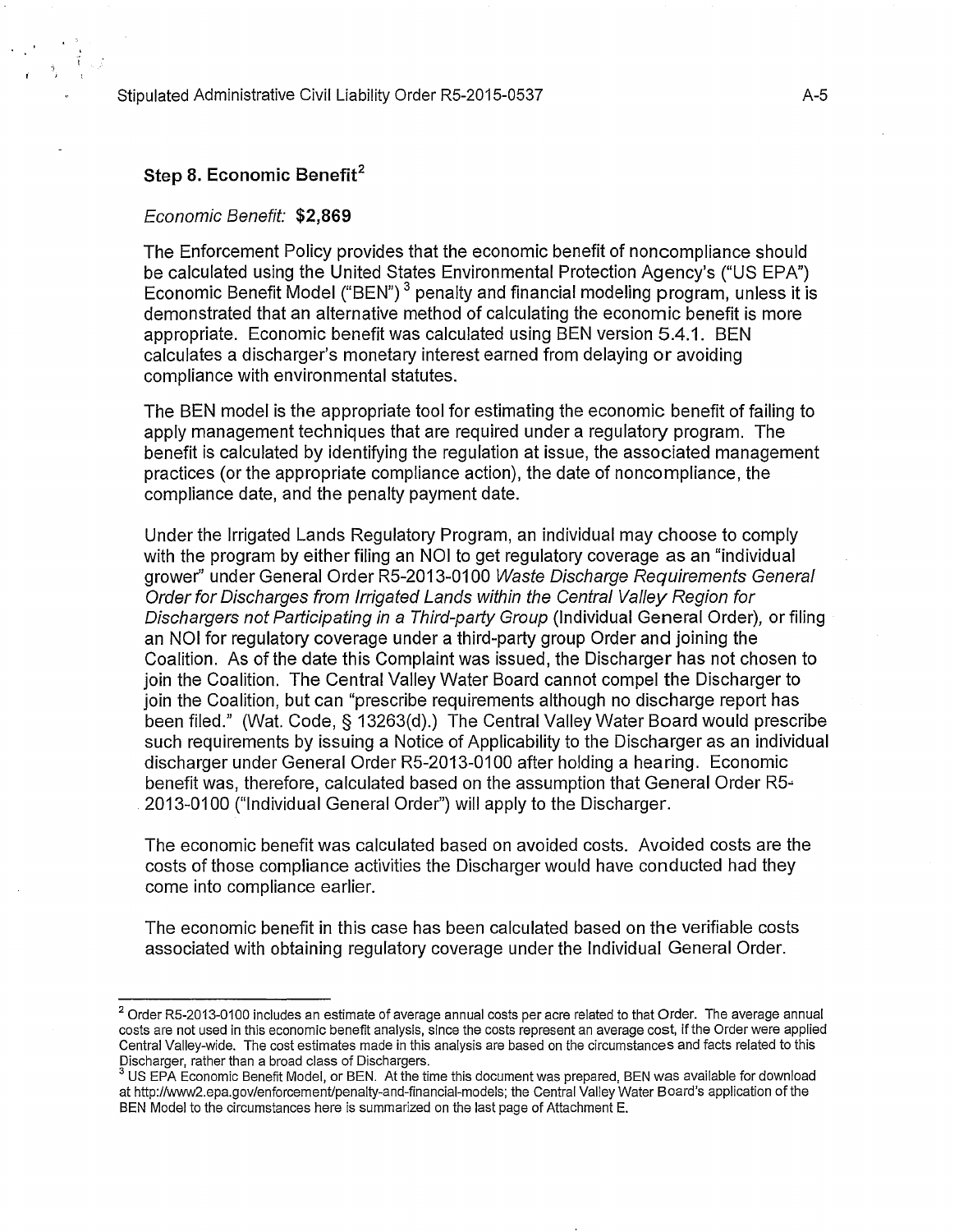., '

> The State Water Resources Control Board charged a permit fee of \$2,692 plus \$3.40 per acre for farms 101 to 500 acres<sup>4</sup> during the 2014-15 billing year. M.C. Land Company has approximately 480 acres, which results in an annual permit fee of \$4,324 for the 2014-2015 billing year. M.C. Land Company has avoided paying this permit fee for the last year. Because an annual monitoring report would be due by 1 May 2015, M.G. Land Company has also avoided costs of preparing that report which are estimated at \$960, reflecting \$120 per hour of preparation multiplied by 8 hours of preparation.

As shown in the attached summary, the estimated economic benefit associated with avoided costs is \$2,351 associated with permit fees and \$518 for annual monitoring report preparation and submittal. The total estimated economic benefit is therefore \$2,869.

# **Step 9. Maximum and Minimum Liability Amounts**

a) Minimum Liability Amount: **\$3,156** 

The Enforcement Policy requires that the minimum liability amount imposed not be below the economic benefit plus ten percent. As discussed above, the Central Valley Water Board Prosecution Team's estimate of the Discharger's economic benefit obtained from the violations cited herein is \$2,869. This number plus ten percent results in a Minimum Liability of \$3,156.

## b) Maximum Liability Amount: **\$61,000**

Discussion: As of 14 May 2015, the Discharger is 61 days late in meeting that requirement. The maximum liability under Water Code section 13261, subdivision  $(b)(1)$  for the failure to furnish a report under Water Code section 13260 is \$1 ,000 per each day the violation occurs, for a total of sixty one thousand dollars (\$61 ,000).

# **Step 10. Final Liability Amount**

Based on the foregoing analysis, and consistent with the Enforcement Policy, the final liability amount proposed for failure to submit a NOI to comply with the RoWD requirements under Water Code section 13260 is fifty one thousand eight hundred seventy dollars **\$51,870.** 

<sup>4</sup> See section 2200.6 of the 2014-15 Fee Schedules at

http://www.waterboards.ca.gov/resources/fees/docs/fy1415\_fee\_schedule.pdf.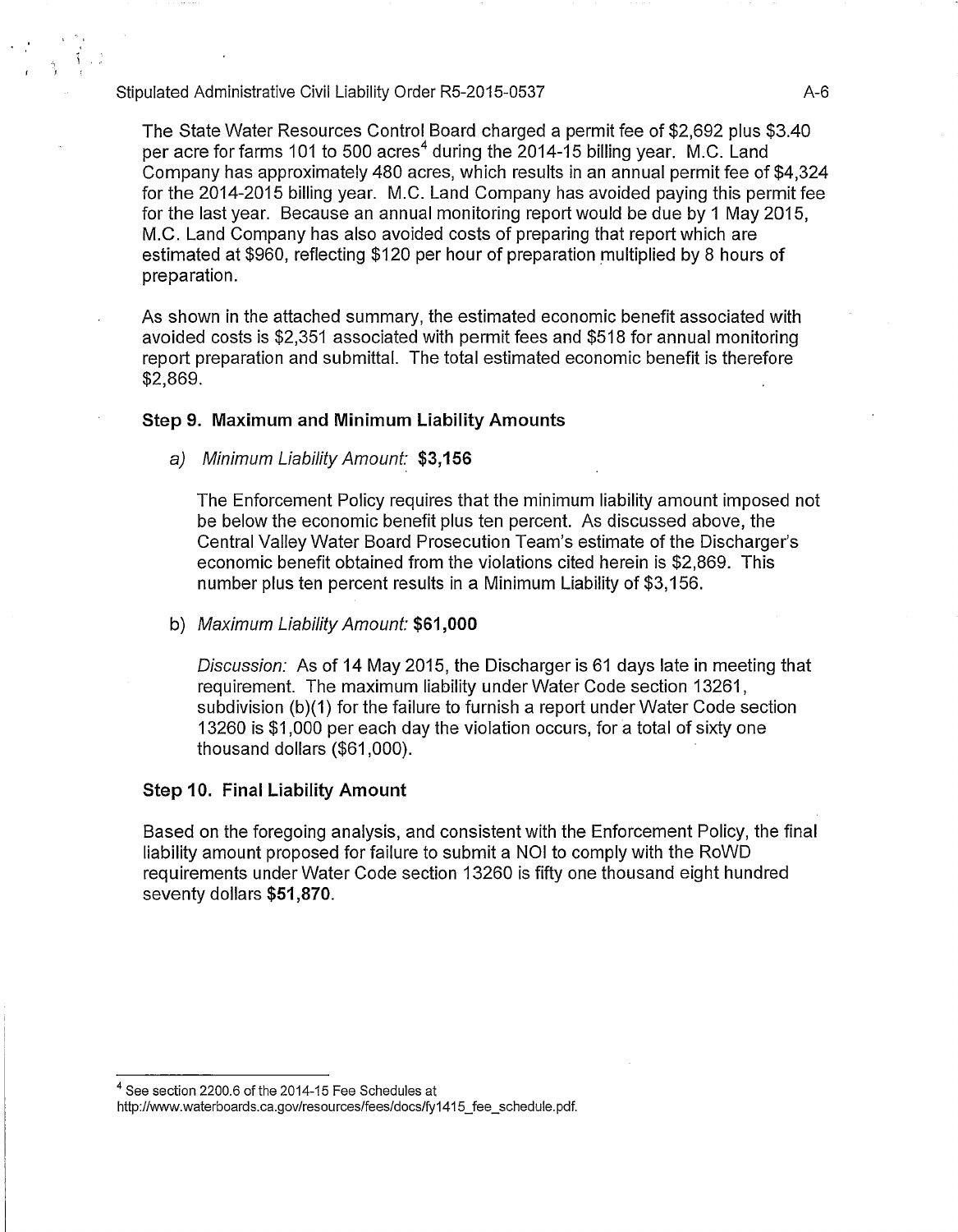| <b>M.C. Land Company</b><br>$\Delta \phi = 0.5$<br>$\sim$<br>$\sim$<br>$\cdot$ .                                                                       |               |                                                                    |                       |               |                                         |                            |                    |                            |                                      |
|--------------------------------------------------------------------------------------------------------------------------------------------------------|---------------|--------------------------------------------------------------------|-----------------------|---------------|-----------------------------------------|----------------------------|--------------------|----------------------------|--------------------------------------|
| <b>Compliance Action (Determine</b><br>the actions required to comply<br>with or prevent the viola ion)                                                | <b>Amount</b> | One-Time Nondepreciable<br><b>Expenditure</b><br>Date <sup>1</sup> | Delayed? <sup>2</sup> | <b>Amount</b> | <b>Annual Cost</b><br>Date <sup>1</sup> | Non-<br>Compliance<br>Date | Compliance<br>Date | Penalty<br>Payment<br>Date | Benefit of<br>Noncompliance<br>(EPA) |
| 2014 Permit Fee <sup>3</sup>                                                                                                                           | \$4,324       | 7/1/2014                                                           | n                     |               |                                         | 3/11/2015                  | 7/30/2015          | 7/30/2015                  | \$2,351                              |
| 2015 AMR preparation/submittal                                                                                                                         | \$960         | 9/1/2014                                                           | n                     |               |                                         | 5/1/2015                   | 7/30/2015          | 7/30/2015                  | \$518                                |
| <b>Totals</b>                                                                                                                                          | \$5,284       |                                                                    |                       |               |                                         |                            |                    |                            | \$2,869                              |
| Cost Index for Inflation:                                                                                                                              |               | ECI                                                                |                       |               |                                         |                            |                    | Date of run:               | 5/12/2015 14:04                      |
| Income Tax Schedule:                                                                                                                                   | For-Profit    |                                                                    |                       |               |                                         |                            |                    |                            |                                      |
| Source: USEPA BEN Model:                                                                                                                               | Version 5.4.1 |                                                                    |                       |               |                                         | $\sim$                     | $\sim$ $\sim$      |                            |                                      |
| Analyst MMRansom                                                                                                                                       |               |                                                                    |                       | $\sim$ $\sim$ |                                         |                            |                    |                            |                                      |
| Date of the cost estimate.                                                                                                                             |               |                                                                    |                       |               |                                         |                            |                    |                            |                                      |
| Enter "y" if delayed, and "n" if avoided.                                                                                                              |               |                                                                    |                       |               |                                         |                            |                    |                            |                                      |
| $\mathcal{L}^{\star}$ .<br>3 Data Documentation available.<br>the ac-<br>$\sim$ $ \sim$<br>$\mathbf{r}$<br>$\mathcal{O}(10^6)$ and $\mathcal{O}(10^6)$ |               |                                                                    |                       |               |                                         |                            |                    |                            |                                      |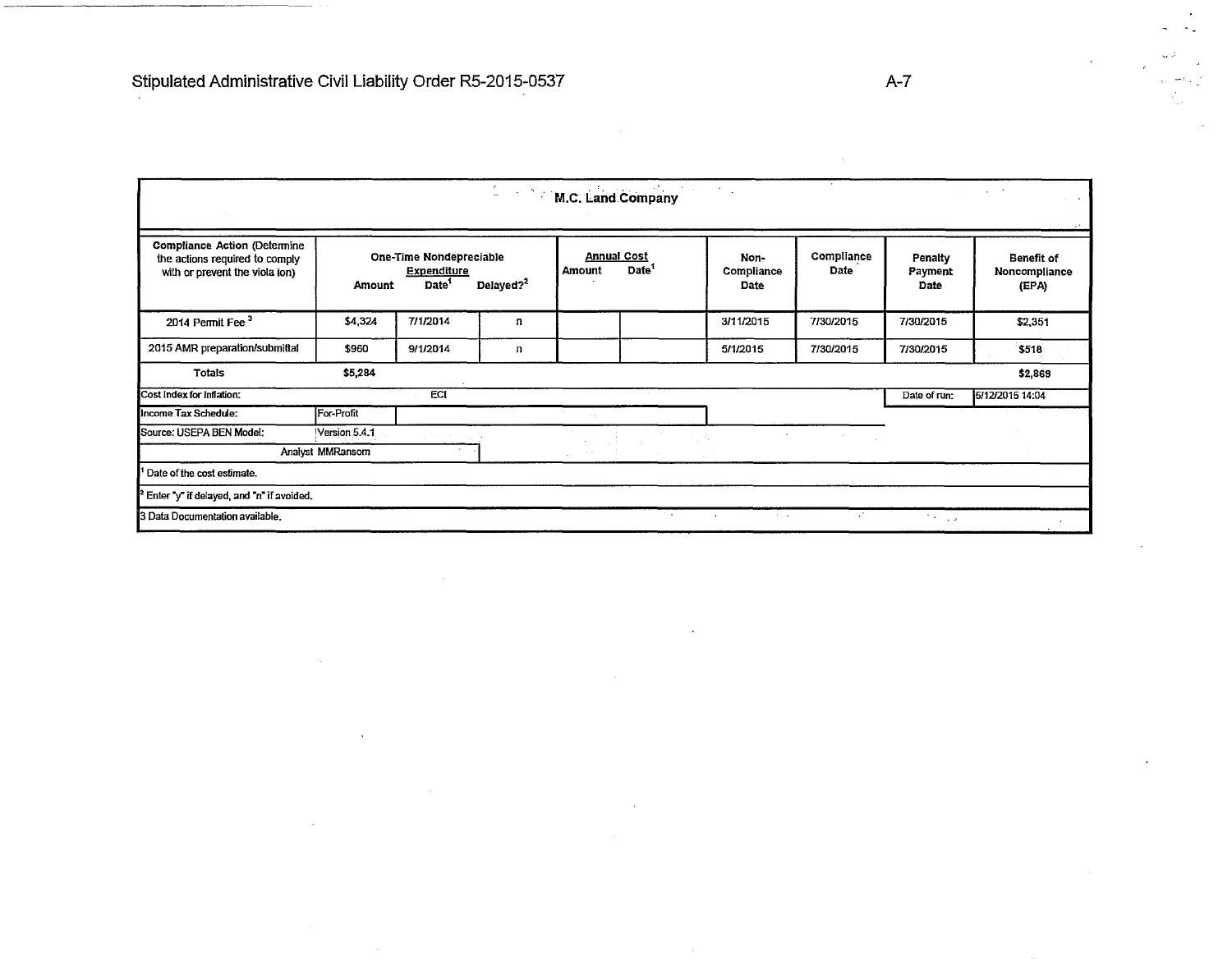# ATTACHMENT B

'J J

The Rose Foundation for Communities and the Environment's

Disadvantaged Community SEP Program Development and Oversight Work Breakdown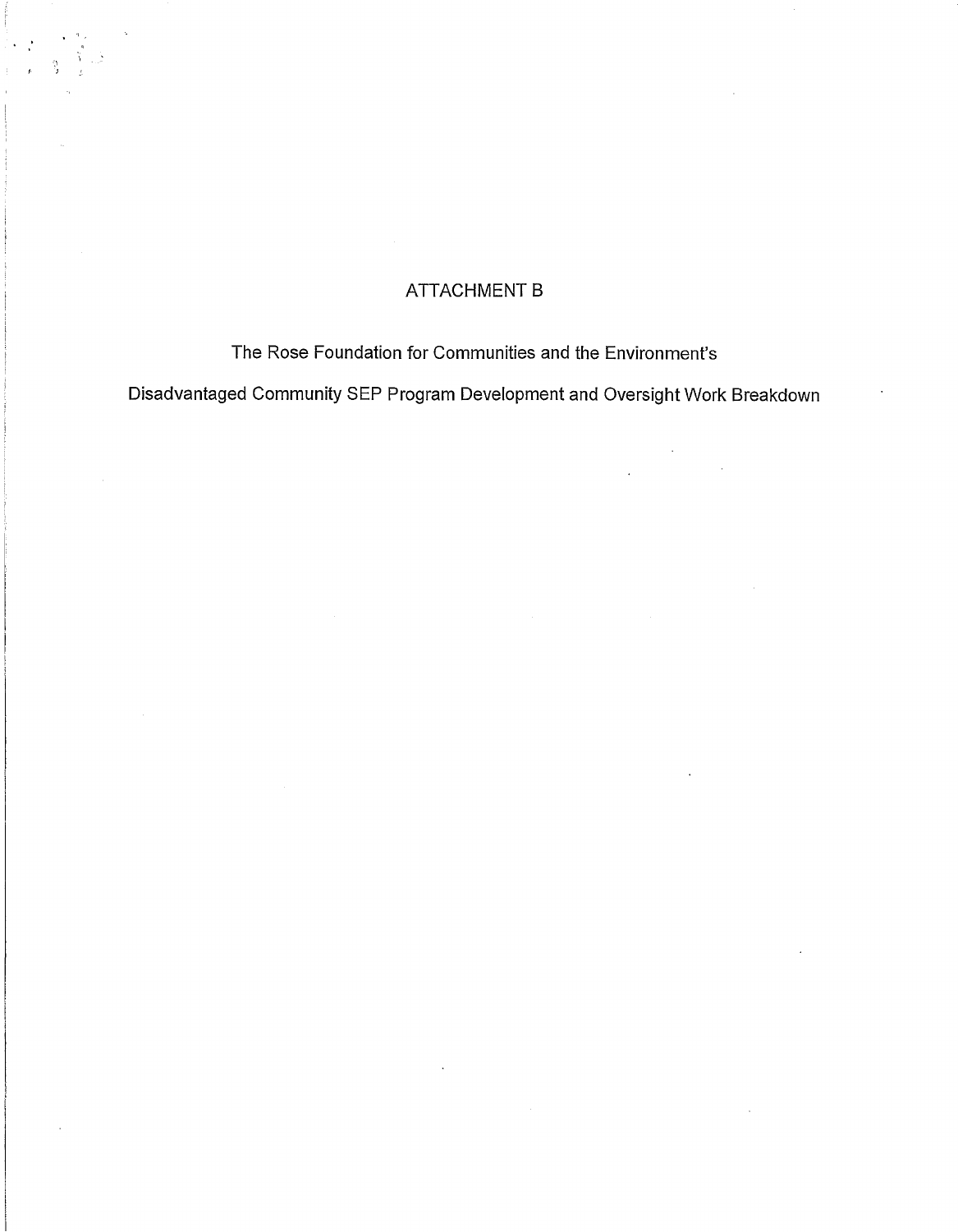## **SEP Development (Conducted in Partnership with Disadvantaged Communities) - 70% of Total Efforts:**

- 1. (5%) Maintain database of Central Valley organizations that serve DACs and conduct WQ work. Develop and annually broadly circulate a Request for Proposals (RFP) containing detailed application instructions.
- 2. (5%) Annually conduct applicant workshops in each region.
- 3. (15%) Respond to prospective applicant inquiries, and advise applicants on shaping their proposals. Most applicants have detailed questions about allowable/eligible activities and/or structural requirements of the application process.
- 4. (25%) Review and respond to all proposals. Perform due diligence, including applicant interviews and site visits. Work with well-qualified applicants to move proposals forward which closely conform to the nexus around DACs and WQ. Advise applicants whose proposals illustrate potential, but need guidance in designing a competitive proposal; smaller community-based groups generally fall into this category. Advise unqualified applicants how they may potentially improve a future proposal.
- 5. (10%) Select the most qualified and strategic proposals to advance towards the Project List. Review the draft Project List with Central Valley Water Board to ensure strong nexus fit and that none of the projects are adverse to established Central Valley Water Board policies. Work with applicants to conduct any final needed reshaping of proposals.
- 6. (10%) As specific SEPS come into the Fund, negotiate grant terms with selected grantees that tie into their overall workplans, and specify deliverables for the actual grant. This may include updating workplans/timelines, breaking out pieces of projects that can be funded now vs. later, and generally scaling up or down of the overall project to fit available funds and nexus requirements. Bind all grantees through a contract that allows for the Rose Foundation's oversight and requires detailed follow-up reporting to ensure that promises made in the grant application are fulfilled to the best ability of each grantee.

#### **SEP Oversight Activities- 30% of Total Efforts:**

- 1. (15%) Rigorously track grantee achievements to hold grantees accountable for their performance and ensure that funds are well spent. Tracking includes periodic check-in calls, site visits and written reports. These reports are the backbone of our accountability process, and also provide an important history and context for future applications and become part of our knowledge base that educates future grant decisions.
- 2. (2%) Annual report to Central Valley Water Board regarding status/completion of funded projects and present new Project List for approval.
- 3. (13%) Overall organizational overhead including rent, utilities, insurance, bookkeeping, audit, tax filings, etc.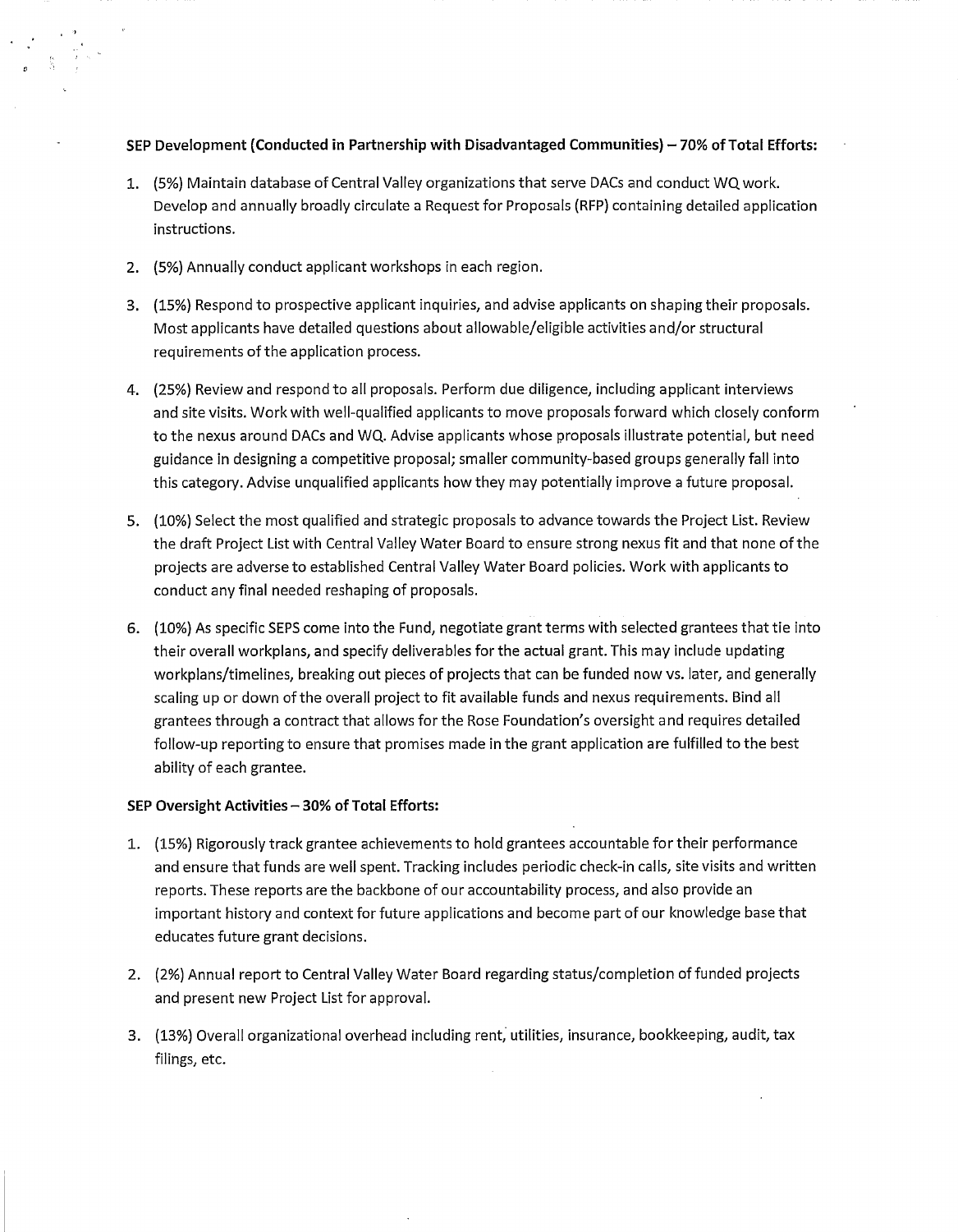# **ATTACHMENT C**

 $\mathbb{R}^{\mathbb{Z}^{\times}}$ 

# Central California Environmental Justice Network

SEP Project Proposal and Schedule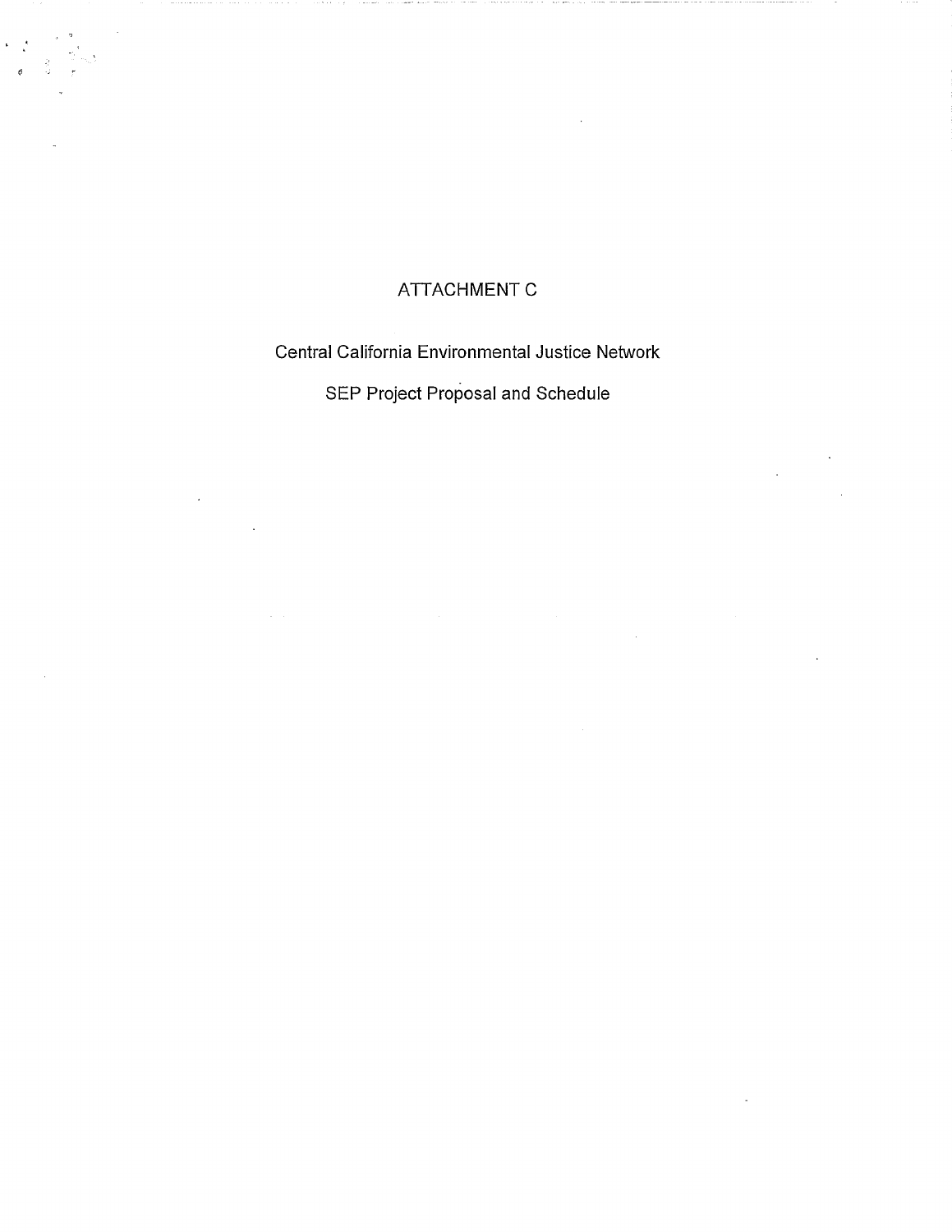

# Central California Environmental Justice Network

#### **PROJECT PROPOSAL**

*Advancing Community Engagement to Monitor, Report Hazards, and Preserve the Water Quality of Fresno and Kern Counties* 

#### **Amount Requested:** \$23,000

 $\ddot{\phantom{a}}$ 

**Summary Description:** Central California Environmental Justice Network seeks support from the Rose Foundation and the Regional Water Quality Control Board to improve water quality pollution prevention efforts in Fresno and Kern Counties. In conjunction with the already established FERN/KEEN resident reporting networks of environmental hazards, this project will serve to enhance residents' abilities to identify, monitor, and report potential threats to groundwater and surface watersheds. FERN and KEEN are part of the growing IVAN (Identifying Violations that Affect Neighborhoods) network, and thus both FERN and KEEN address a broad range of environmental and community conditions. However, water quality and supply issues are central to FERN and KEEN, and the workplan for this SEP project. By helping to strengthen the backbone of the community participation in FERN and KEEN, this project will allow the KEEN/FERN networks to inform the RWQCB about the potential threats in a manner consistent with quick abatement and comprehensive compliance actions.

The Fresno Environmental Reporting Network (FERN) and the Kern Environmental Enforcement Network (KEEN) operate in Fresno and Kern counties respectively. These networks allow residents to report environmental concerns (including water quality concerns) that they perceive as threats to the environment. In response to those concerns, the networks operate a taskforce of regulatory agency representatives and community NGO's that consider, investigate, and respond to those concerns. In the past, resident reports about dairies, oil operations, and unregulated discharge have allowed the RWQCB to conduct investigations that have led to the prevention of pollution via enforcement and/or compliance actions. The project seeks to extend our reach to residents who can help us further prevent contamination.

**Detailed Project Description:** With the support from the Rose Foundation and the RWQCB we will involve residents by launching a series of community meetings and trainings in Kern and Fresno counties. We expect to conduct a series of 10 trainings over the course of 1 year. During these trainings, the residents will learn how to use the KEEN/FERN websites, phone application, and telephone reporting system. The residents will also learn about the prevalent sources of pollution that can harm water quality, and best practices for identifying and monitoring threats. This includes discussions about illegal water discharge, dairy nutrient management plans, produced water injection methods, wastewater runoff, household items that harm groundwater, etc. We pursue to reach 100 residents through these community events. These community events will happen in communities across the full extent of Fresno and Kern Counties and are not limited to the target communities that we have identified for the Water Watcher groups. The focus with these workshops is to increase the number of people who know how to report hazards, and can maybe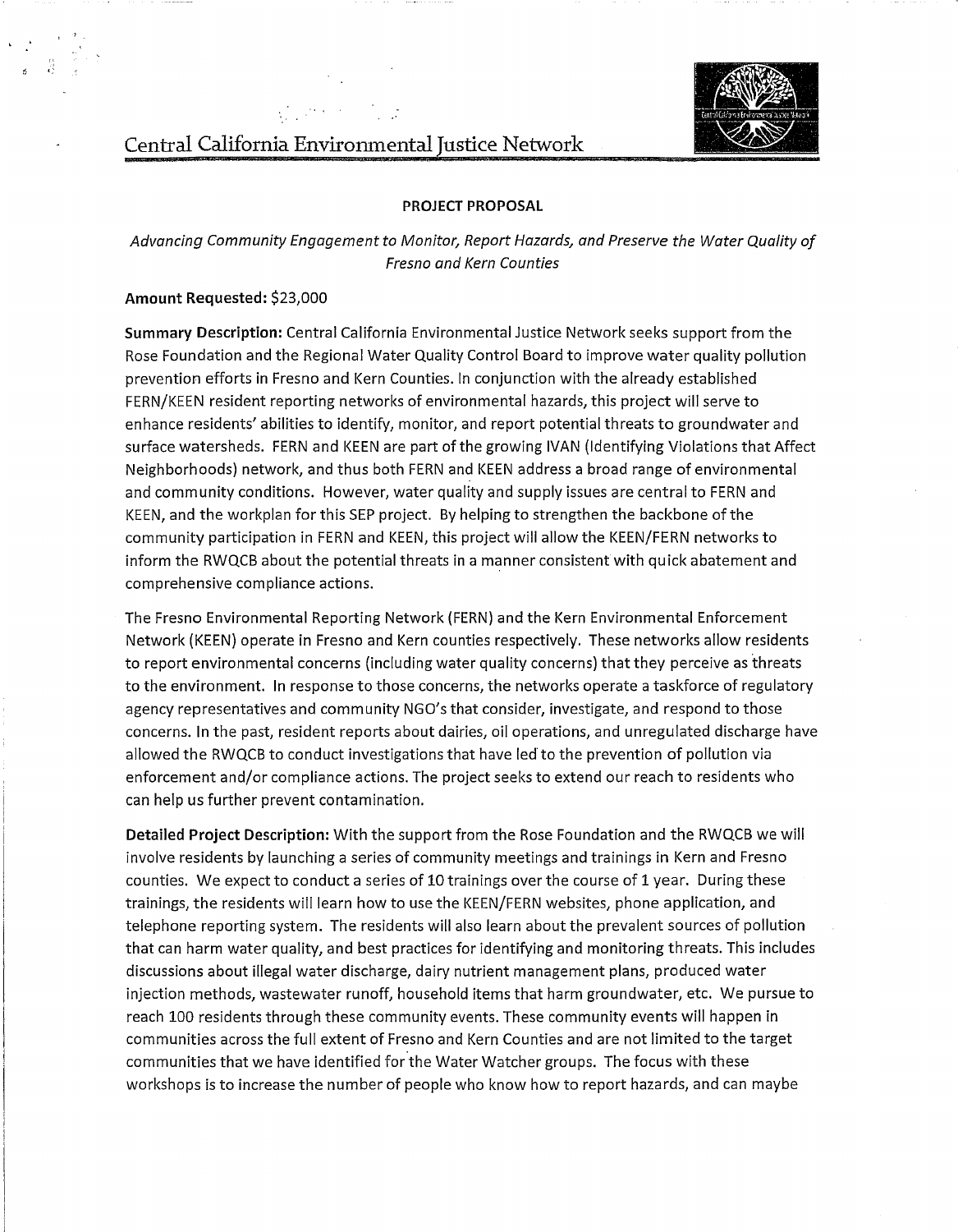begin thinking about hazards around their community, even ifthey are not actively participating in a consistent data gathering project.

CCEJN also seeks funds to help with the creation of two "Water Watcher" resident groups in the communities of Lamont and Riverdale. These groups will actively participate in a data-gathering project that is consistent, and has standards. Please note that when this proposal was first proposed (for the 2015 Project List), we outlined different communities for formation of Water Watcher groups. In the original proposal we had highlighted the communities of Parlier and Shafter, however, due to other funding we have already made some progress in those communities. In those communities we have already began working with groups to do data-gathering projects. Although those groups are forming steadily, we anticipate minor interaction between them and the groups to be formed in Lamont and Riverdale. Geographically, these communities are distant from each other, and there are variations to the issues of concern. Lamont and Riverdale have emerged as prime for these "Water Watcher" projects, because residents in these communities have identified a composting facility and dairy runoff as grave concerns. Our focus with "Water Watchers" is to build off the momentum that is surging in these communities to establish a group of residents that is interested in monitoring and preserving water quality in their community. These "Water Watchers" will begin to document data on problematic facilities, or other sources of pollution, which will be stored through our FERN/KEEN databases and will be used to inform compliance actions. These groups will also explore local water quality decisions and the process for those decisions to be made, so that they may intervene and seek for stronger water regulations and more protection to water quality.

The curriculum for these trainings will be jointly created by the Project Coordinator and CCEJN Director, and through the RWQCB's regular participation in FERN and KEEN, will more than likely be shown to RWQCB representatives before trainings. For the 10 workshops, the curriculum involves learning about 1) KEEN/FERN project, 2) different ways of reporting, 3)reporting language, identification & details 4) areas of concern and 5) major sources of pollution to groundwater. For the Water Watcher groups, the curriculum will be similar, except that it will continue to include development alongside the community members interested in collecting data. The community will also help us define research objectives, quality assurance, and best practices for data collection. All of our materials including the website can be accessed in Spanish and English. Although, some level of computer access is required to access the websites, we do not anticipate this to prevent any person from participating-given that reporting can be done via phone call or text message. With the water watcher groups, we anticipate that all data collection will happen in easily-accessible ways, which can then be transcribed by the project coordinator into website format.

Support for this project will also be used for aiding the enforcement and investigations of these complaints/reports in two main ways. As mentioned above, the projects operate taskforces that help to connect residents, non-profit agencies, and regulatory government agencies in a manner that allows for constant collaboration and multi-agency approaches to resolving hazards. ·Support for this project will be used to continue our collaboration with the RWQCB through efficient relationship building via taskforce meetings and efficient documentation of reports and discussions during those meetings. Funding from this proposal will help to keep the meetings consistent, aid